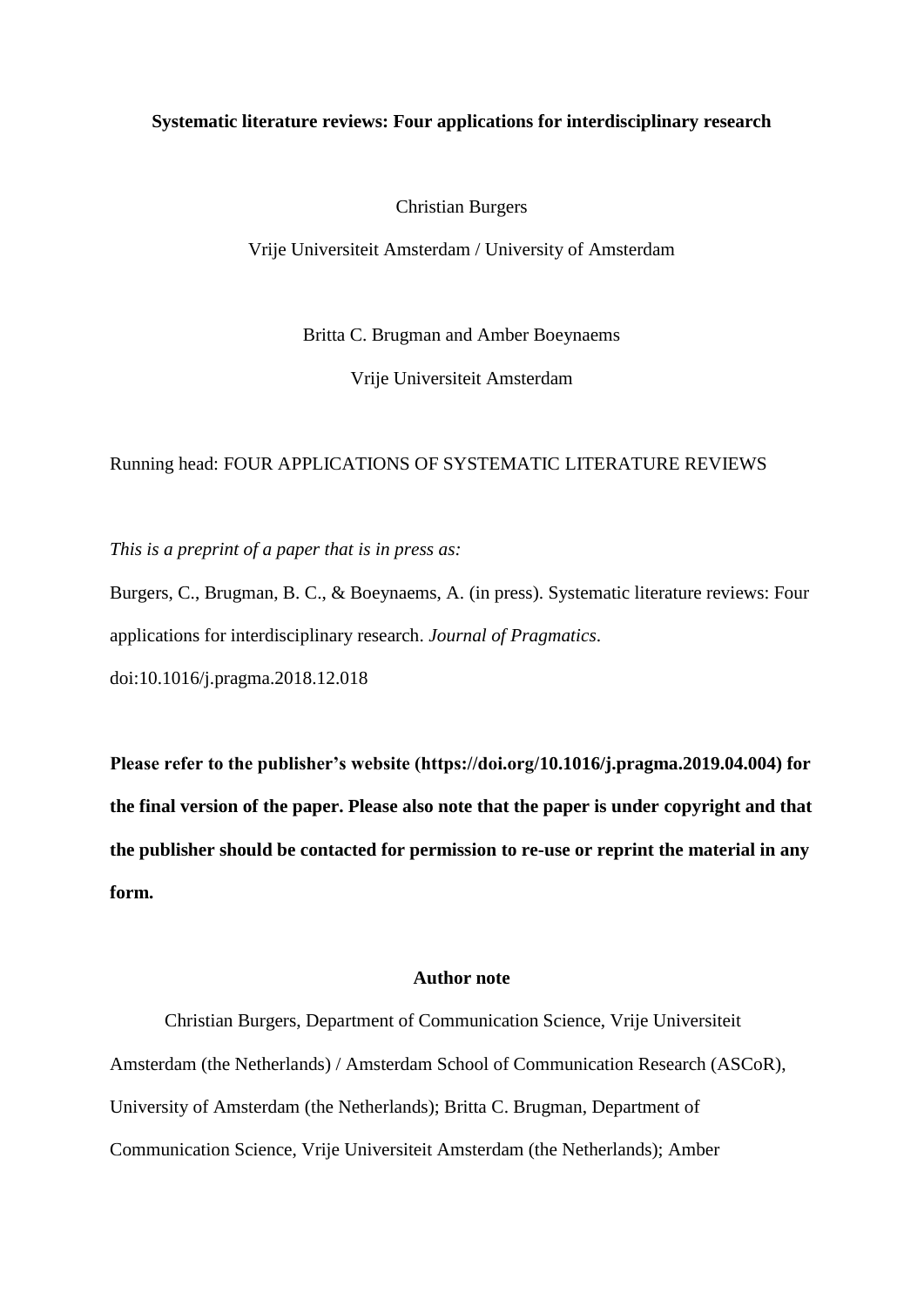Boeynaems, Department of Language, Literature and Communication, Vrije Universiteit Amsterdam (the Netherlands).

The writing of this paper has been supported by the Netherlands Organization for Scientific Research (NWO VIDI grant 276-45-005, [www.nwo.nl\)](http://www.nwo.nl/).

Correspondence concerning this article should be addressed to Christian Burgers, Department of Communication Science, Vrije Universiteit Amsterdam, De Boelelaan 1081, 1081 HV Amsterdam, The Netherlands. Phone: +31 20 598 7889. E-mail: [c.f.burgers@vu.nl.](mailto:c.f.burgers@vu.nl)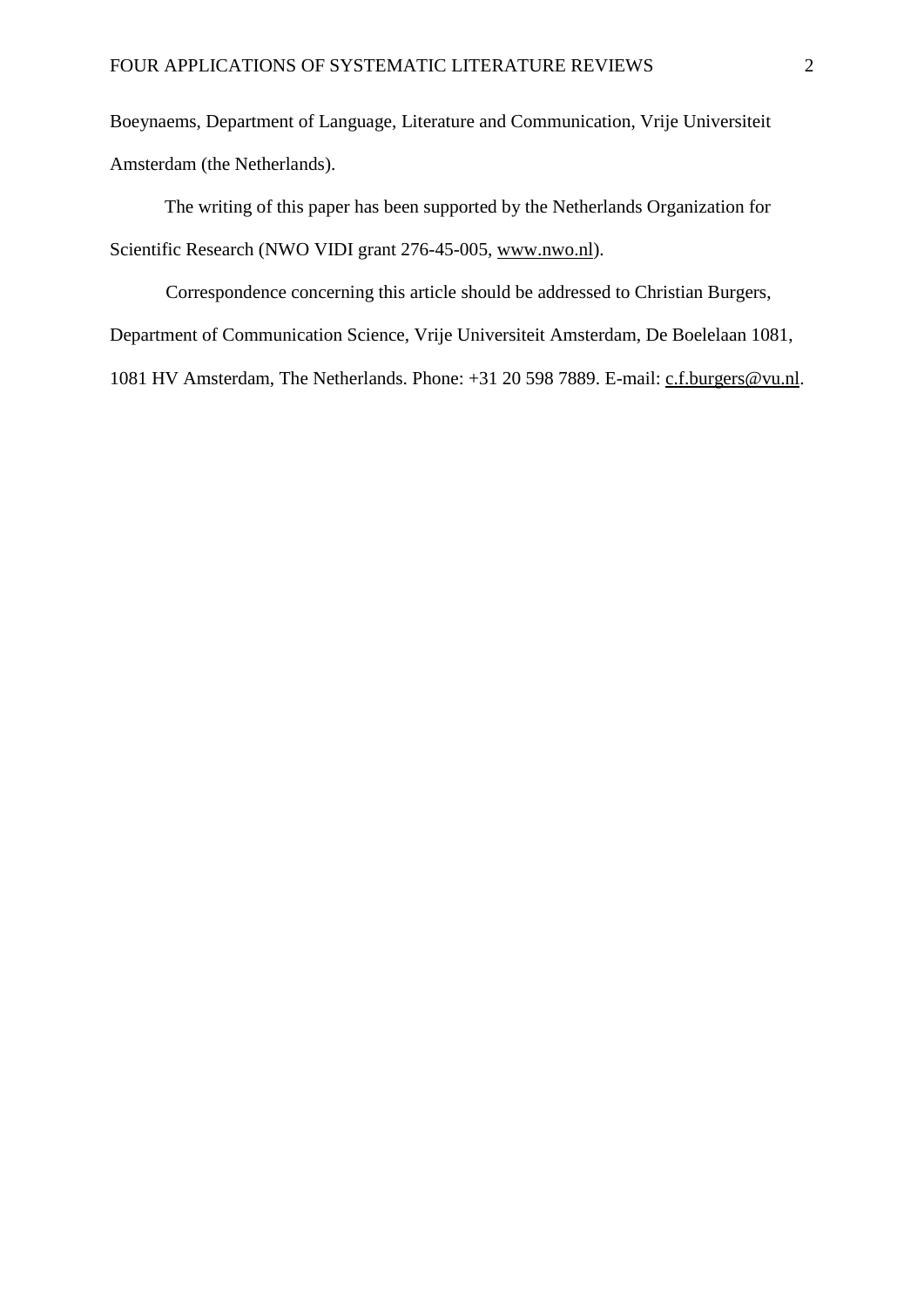### **Systematic literature reviews: Four applications for interdisciplinary research**

#### **Abstract**

Many projects in the field of pragmatics are interdisciplinary, for instance because they combine elements from linguistics with a specific field of application (e.g., pedagogy, health, or politics). Furthermore, a trend towards projects in larger research consortia and/or with societal partners entails that interdisciplinarity will remain a feature of pragmatics projects in the near future. While such interdisciplinary projects can lead to important new insights, they also present specific challenges.

In this contribution, we propose that systematic literature reviews are an appropriate research method to use at the start of an interdisciplinary research project. Systematic literature review is a type of research synthesis that can be used to create an overview of the state of the art of research on a specific topic. We briefly outline the steps of a systematic literature review, and give four applications of systematic literature reviews in interdisciplinary research: (1) mapping different approaches to the same topic across disciplines, (2) bringing together different theoretical perspectives, (3) contrasting different research methods used to answer the same research question and (4) quantitative metaanalysis. We illustrate each type of application with an example of a systematic literature review focusing on (metaphorical) framing in political discourse.

*Key words:* systematic literature review, research synthesis, interdisciplinary research, metaphorical framing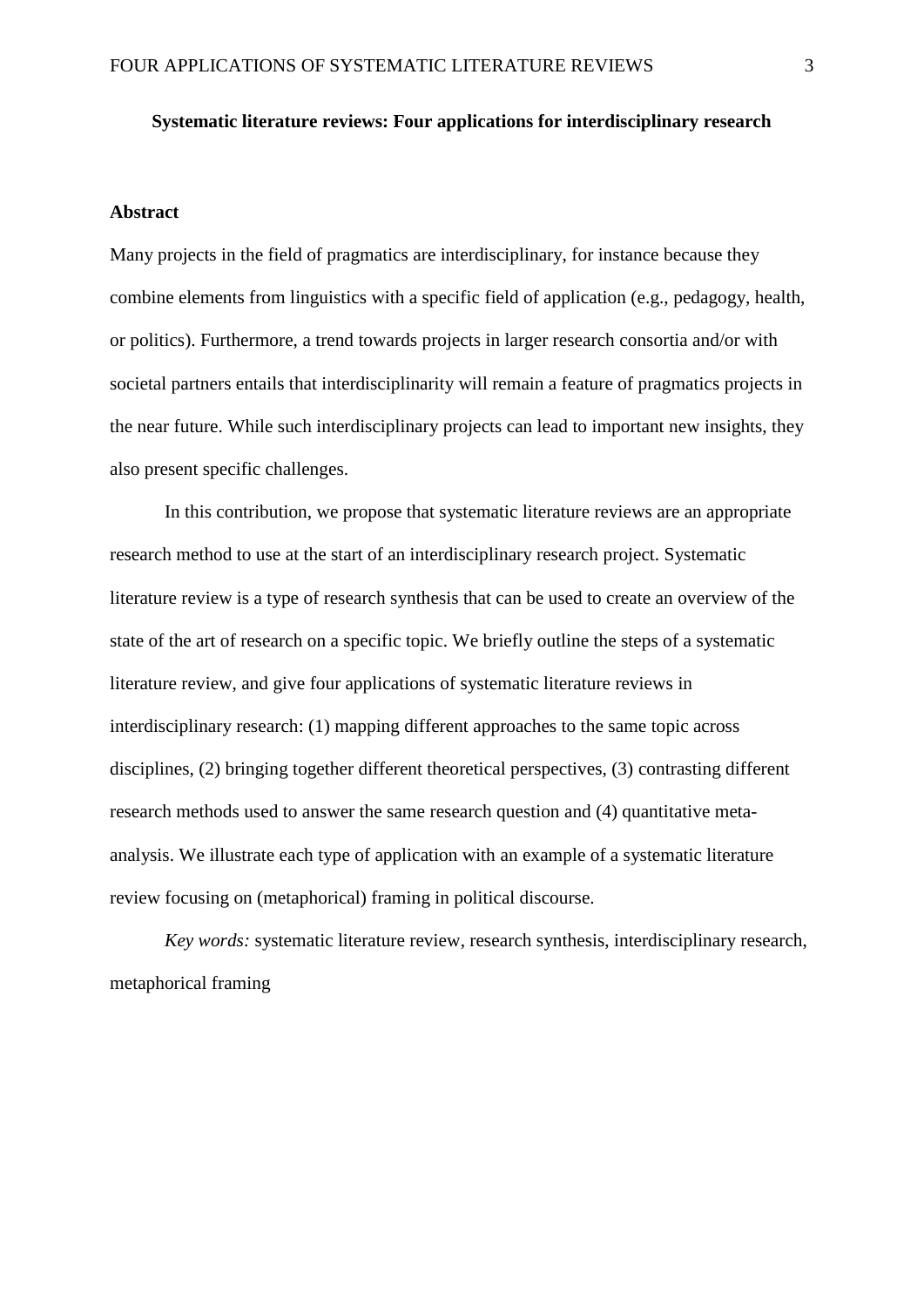### **Systematic literature reviews: Four applications for interdisciplinary research**

#### **1. Introduction**

1

Various scholars propose that interdisciplinarity is an important aspect of pragmatics research (e.g., Capone & Mey, 2015; Verschueren, 2012). We open this contribution by exploring three reasons why an interdisciplinary outlook is important for the field. Next, we propose that research synthesis in general, and systematic literature review in particular, is an important method to use at the start of research projects with a strongly interdisciplinary focus. Systematic literature review (e.g., Boland, Cherry & Dickson, 2017) is a method that has been widely used in other disciplines like the medical sciences, psychology and communication science, but may be relatively unfamiliar to the pragmatics community. We continue with a brief explanation of the method of systematic literature review, and follow up with four different applications of systematic literature reviews. We illustrate each application with an example review on the topic of (metaphorical) framing in political discourse.

## **2. Interdisciplinary research on language and communication**

Interdisciplinary research "analyzes, synthesizes and harmonizes links between disciplines into a coordinated and coherent whole" (Choi & Pak, 2006, p. 359).<sup>1</sup> In many ways, advancing interdisciplinary research is getting more important across research disciplines, and the boundaries between academic disciplines are becoming less fixed*.* The importance of

<sup>&</sup>lt;sup>1</sup> Interdisciplinary research can be distinguished from other approaches to multiple-disciplinary research such as multidisciplinary research. Multidisciplinarity "draws on knowledge from different disciplines but stays within the boundaries of those fields" (Choi & Pak, 2006, p. 359). By contrast, interdisciplinarity moves beyond the boundaries of different fields, and towards integration.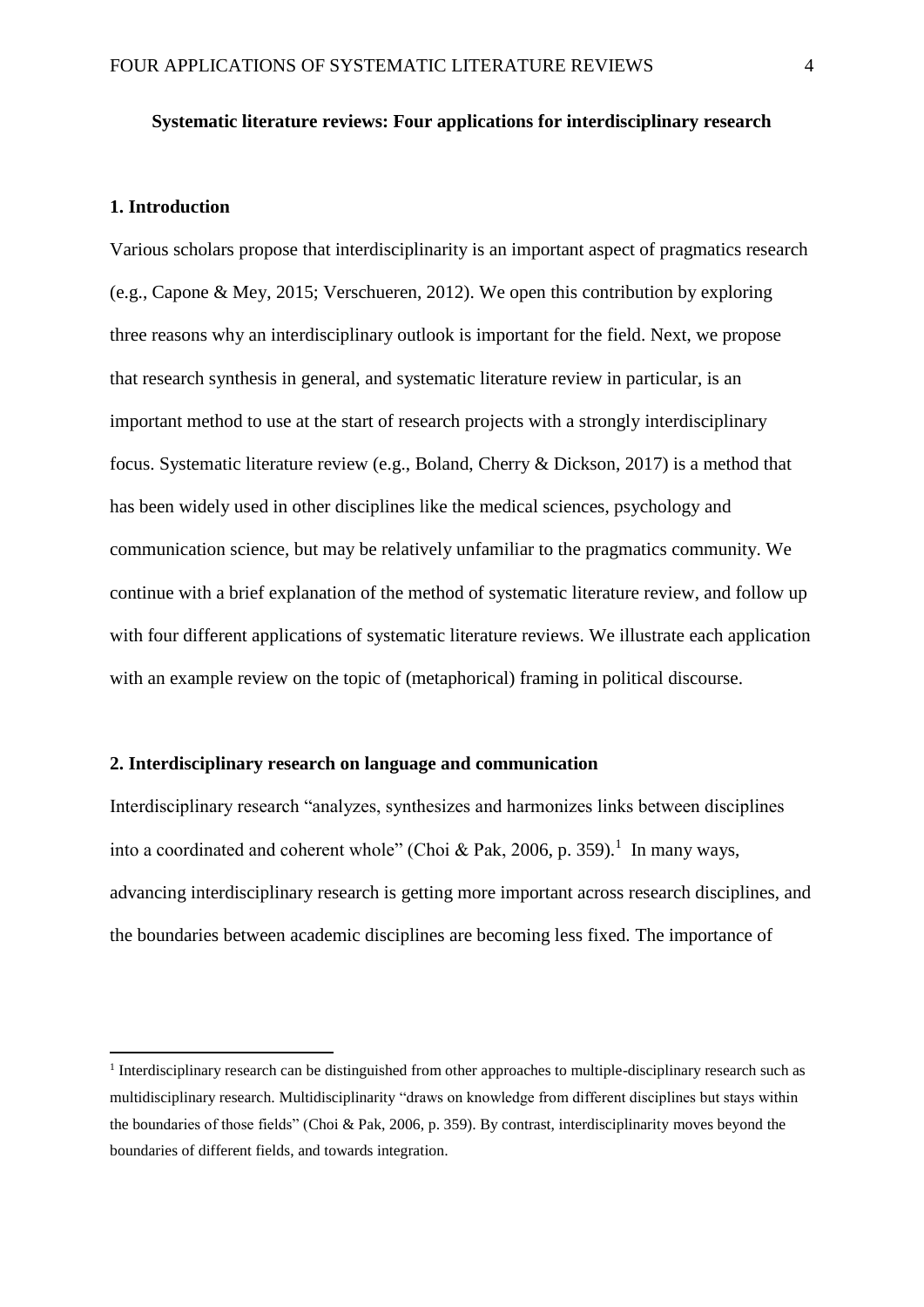interdisciplinarity is also reflected in research on pragmatics (see Capone & Mey, 2015; Verschueren, 2012).

Pragmatics research touches upon interdisciplinarity in at least three distinct ways. First, many papers combine theories and constructs from linguistics with applications to communicative situations relevant to other fields of application, ranging from pedagogy (e.g., Cirillo, 2019) to health (e.g., Nielsen, 2019), politics (e.g., Musolff, 2017), and commercial advertising (e.g., Pérez-Sobrino, Littlemore & Houghton, in press). In such projects, scholars engage in interdisciplinary research that requires a careful consideration of the linguistics literature, general literature on communication and the specialized literature from the field of application.

Second, important topics for pragmatics are relevant to and studied in other disciplines as well. For instance, a variety of studies in pragmatics focuses on the linguistic construction of social stereotypes (e.g., Croom, 2015; Sierra, in press). At the same time, the question how language contributes to stereotype formation, sharing and maintenance has been studied in other disciplines, such as communication science and (social) psychology (e.g., Beukeboom & Burgers, 2019). Unfortunately, most empirical literature in these fields only shows limited overlap and interaction. Connecting literature on a topic that is studied from multiple disciplines (including pragmatics) is thus an important additional challenge for our field. In that way, our community can start a dialogue with these other disciplines, foster mutual knowledge exchange and interaction, and push forward both our field and the other discipline(s) involved.

Third, a growing societal trend in various countries is stimulating academic research into the challenges facing society today, through larger, multidisciplinary research consortia. A recent initiative in this respect is the Dutch National Research Agenda [\(https://wetenschapsagenda.nl/?lang=en\)](https://wetenschapsagenda.nl/?lang=en), which was initiated by a variety of organizations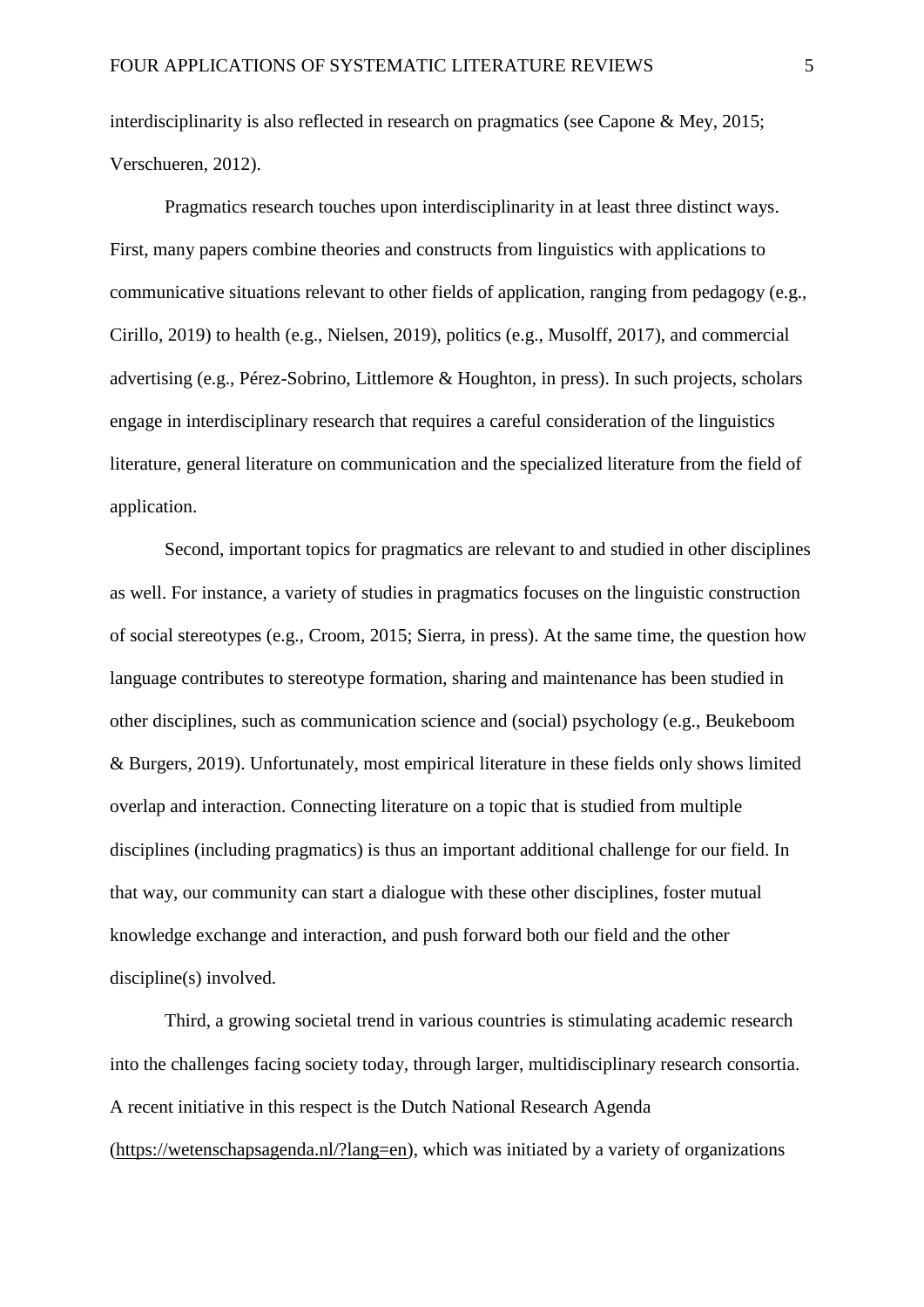involved with Dutch higher education, such as the Royal Netherlands Academy of Arts and Sciences (KNAW), the Association of Universities in the Netherlands (VSNU) and the Netherlands Organization for Scientific Research (NWO). The Research Agenda was driven by a bottom-up call in which Dutch citizens and organizations were asked to indicate the pressing societal issues on which university research should focus. A total of 140 core questions organized into twenty-five topical 'routes' were distilled from the submitted answers. As a next step, Dutch funding organizations like NWO have set up calls for research into these routes, often explicitly asking for multidisciplinary cooperation between scholars from different disciplines and for explicitly involving societal stakeholders in these projects. Beyond the Netherlands, various national and transnational organization (such as the European Union's Horizon 2020 initiative) are setting up similar initiatives calling for collaboration across academic disciplines and/or with societal stakeholders.

Research collaborations in larger consortia and/or with societal stakeholders also offer opportunities for pragmatics researchers. After all, various calls relate to societal topics that have been studied from a pragmatics perspective. For instance, routes of the Dutch National Research Agenda focus on topics like 'resilient societies', 'conflict and cooperation' and 'sustainable development'. The topic of resilient societies has, among others, been studied from the perspective of metaphor, by focusing on situations in which metaphors can empower or disempower language users (e.g., Reuchamps, Dodeigne & Perrez, 2018; Semino, Demjén, Demmen et al., 2017). Various pragmatics studies have also focused on the ways in which language contributes to fostering cooperation and conflict (e.g., Norrick & Spitz, 2008; Prior, in press). Furthermore, various studies have focused on how language constructs and reflects sustainability issues (e.g., Jaspaert, Van de Velde, Brône et al., 2011; Nerlich & Kotyeko, 2010). Given the important insights into the role of language and communication in these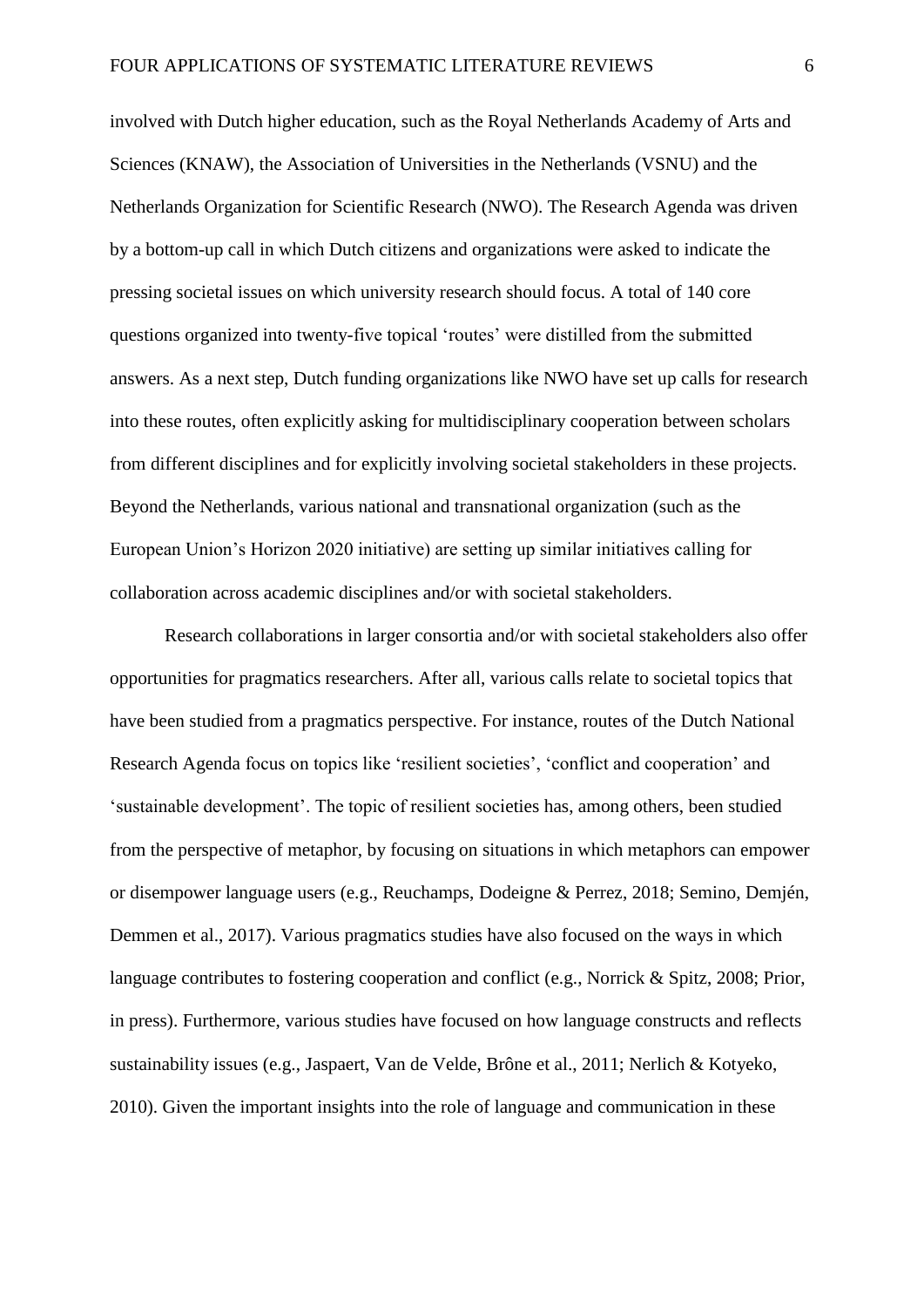societal challenges, it is highly desirable that the knowledge and expertise of pragmatics researchers be included in interdisciplinary projects dealing with such societal challenges.

In sum, interdisciplinarity is important for pragmatics in a variety of ways. In some research projects, two or more of the issues discussed above may be connected. For instance, linguistic stereotyping is both a topic that is studied from a variety of disciplines, and a topic that has high relevance for societal challenges related to diversity and equality. However, interdisciplinary research also presents specific challenges. After all, different disciplines may use different methods and approaches for the same topic. Furthermore, it may be difficult to determine the state of the art of research on a particular topic in a discipline different from your own. One of the ways in which researchers can deal with these issues is by starting their project with a research synthesis, taking into account the literature from all disciplines relevant to the issue at hand (both taken from the pragmatics literature and from other fields). We propose that a systematic literature review may be a particularly appropriate method in these cases.

## **3. Systematic literature reviews**

As of early 2019, one of the options that can be formally selected when submitting an article to *Journal of Pragmatics* is "Invited Review Article". At the time of the writing of this article in Spring 2019, this is thus a relatively new option, indicating that research syntheses are still relatively rare in our field. For instance, we could find one recent paper in Journal of Pragmatics published prior to 2019 that explicitly uses the method of systematic literature review (Berger, Viney & Rae, 2016). We thus start this section with a brief explanation of the method and steps of systematic literature reviews.

A systematic literature review seeks to evaluate the state of the literature on a specific topic or research question (RQ). It is a structured approach to research synthesis, following a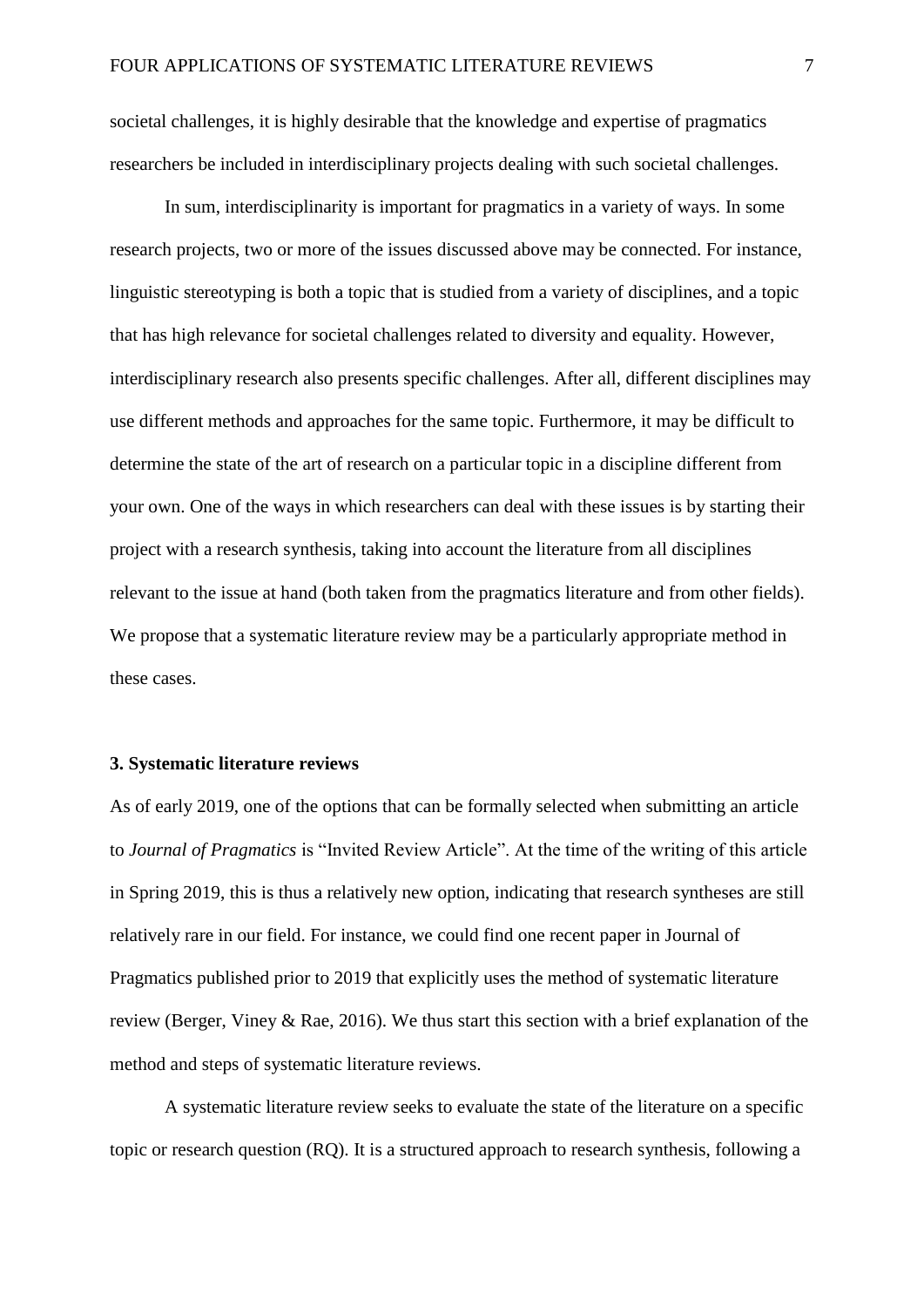number of pre-determined steps (e.g., Boland et al., 2017; Gough, Oliver & Thomas, 2017; Higgins & Green, 2008). As we will see, a systematic literature review can be a research study in its own right (see sections 3.1-3.3) or serve as the first step for a quantitative metaanalysis (section 3.4).

A first step of a systematic literature review is determining a specific and clearly delineated RQ to be answered. It is important that this RQ is posed in the form of a question or hypothesis that can be answered through a comparison of relevant studies. Thus, starting a systematic literature review with a general topic description (e.g., 'metaphor and political discourse') is not recommended. In such cases, the search may yield different types of studies that are difficult to compare. Systematic literature reviews yield more relevant insights when starting from a question that narrows down the topic of interest. For instance, Boeynaems, Burgers, Konijn and Steen (2017) were interested in the persuasive effects of metaphorical framing in political communication. This particular RQ explicitly focuses on metaphorical framing, thus excluding other types of framing *a priori.* 

When a systematic literature review's RQ has been determined, scholars have to establish inclusion criteria, specifying which kinds of studies will be used to answer that question (Boland et al., 2017). These inclusion criteria thus make more explicit which (types of) studies should be included. In the case of the systematic literature review by Boeynaems et al. (2017) on persuasive effects of metaphorical frames in political communication, the researchers thus had to make a number of inclusion decisions such as (a) what constituted a metaphorical frame, (b) what constituted a test of persuasion, (c) what counted as political communication, and (d) whether the systematic literature review would entail primary studies only, or both studies reporting on primary and secondary data.

We would like to note that the development of these inclusion criteria is a crucial, yet difficult aspect of any systematic literature review. Particularly for interdisciplinary topics,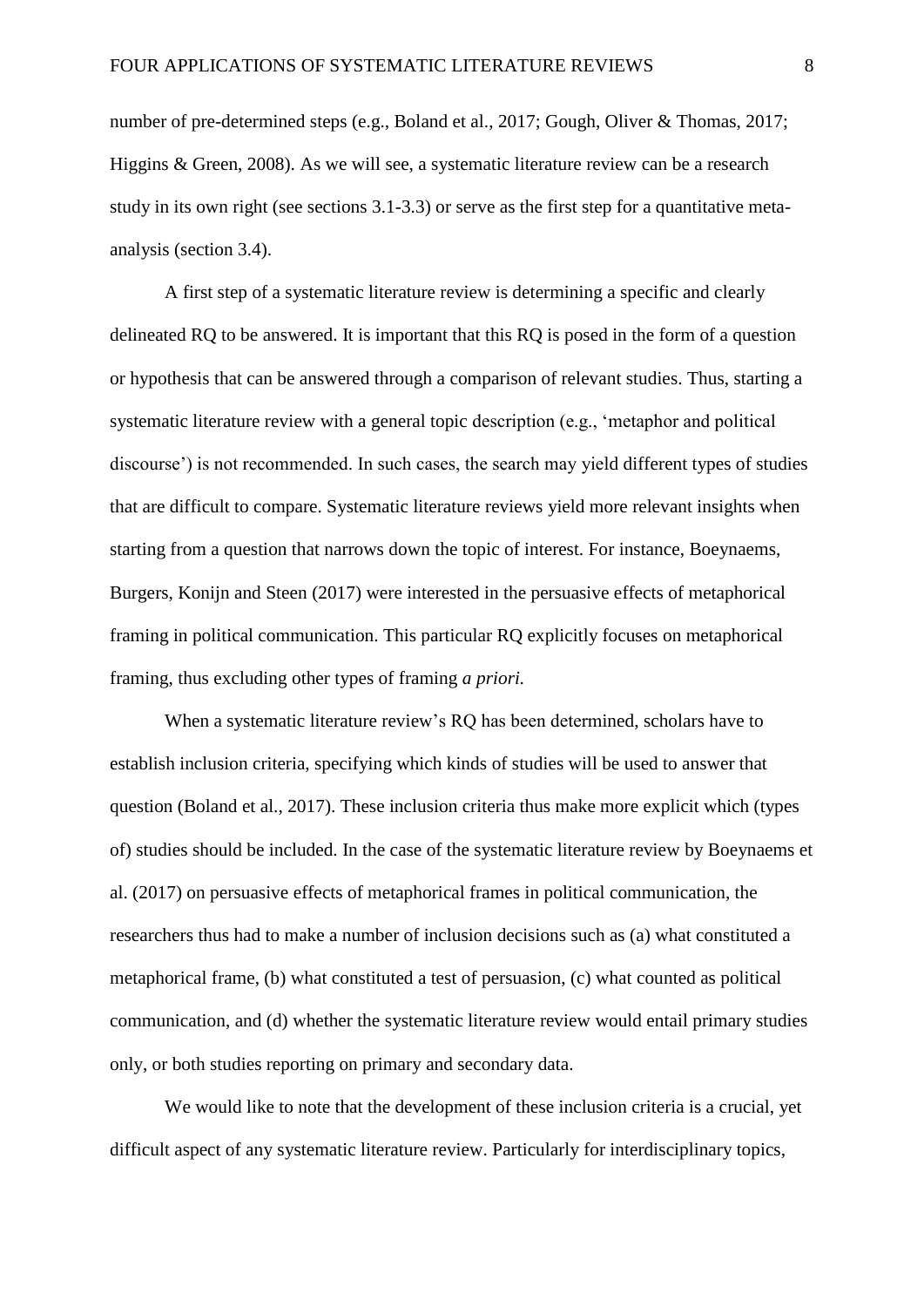studies may be conducted from different research paradigms and start from different definitions and conceptualizations of core concepts. The review by Boeynaems et al. (2017) had to define concepts like 'metaphor' and 'persuasion', which have been defined in different ways by different scholars. For instance, some scholars argue that "dead metaphors" should no longer be counted as metaphors, because recipients do not need to consider the source domain in order to understand them (e.g., Alm-Arvius, 2006). By contrast, other scholars disagree and propose that "dead metaphors" (Lakoff, 1987) and primary metaphors (Grady, 2005) should be seen as important metaphor types, even though they are highly conventional. Similarly, for persuasion, some scholars propose that effects on behavior are most important (e.g., Kok et al., 2018), while others argue that persuasion effects can be found on a variety of variables, such as beliefs, attitudes, intentions and behaviors (e.g., Ajzen, 1991). Scholars conducting a systematic literature review should be aware of such potential differences in conceptualization of key constructs and explicitly choose their own conceptualization through their inclusion criteria. We recommend that, whenever possible, scholars choose operationalizations that do justice to the widest variety of potentially relevant approaches and research traditions related to the topic of interest.

After inclusion criteria have been developed, scholars determine a search string with Boolean operators for the retrieval of potentially relevant publications (e.g., Higgins & Green, 2008). This search string includes the key terms that are used to search specific journals or research databases (e.g., Web of Science, PsychArticles) relevant to the RQ at hand. In the case of Boeynaems et al. (2017), these disciplines included linguistics, communication science, social psychology and political science. Scholars also need to determine whether they include backward *reference* searching (i.e., reviewing the bibliography of relevant publications for other potentially relevant publication) and/or forward *reference* searching (i.e., searching for more recent publications that cite relevant publications) in their search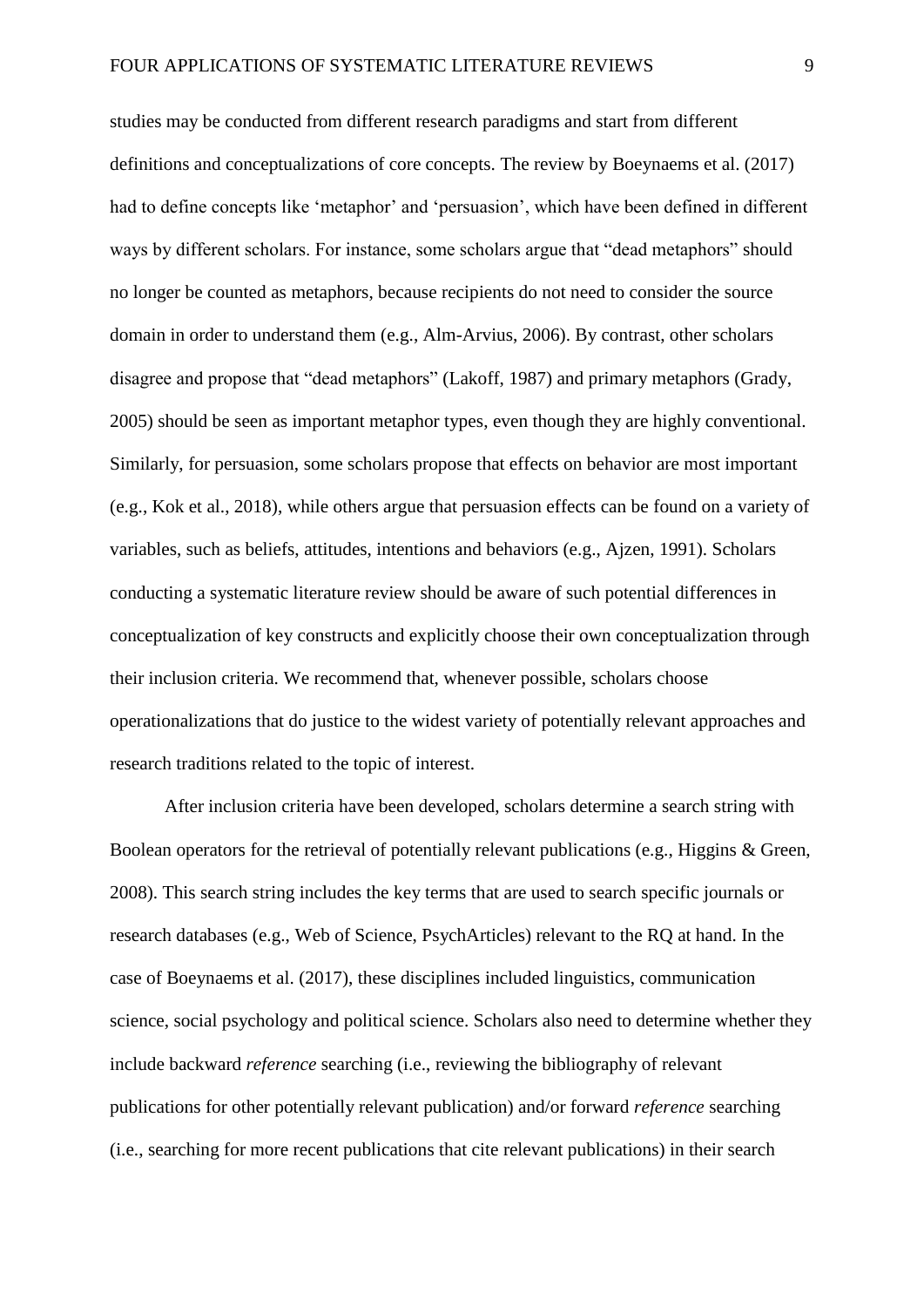protocol. In addition, in the search protocol, scholars can include backward or forward *author* searching, i.e., searching for older (backward search) or more recent (forward search) relevant publications written by authors of relevant publications.

This type of search strategy implies that systematic literature reviews take a bottom-up approach. That is, the literature to be synthesized is extracted in a systematic search of relevant journals or research databases. This particular step sets systematic literature reviews apart from narrative reviews. Narrative reviews aim to "tell a story" (Ellis, 2015) by discussing the literature about a specific topic that its authors find most relevant. Many narrative reviews start from a top-down approach<sup>2</sup>, which means that its authors pre-select which theories and/or empirical studies are the starting point for a review on a particular topic. While both types of research syntheses are very valuable and can yield many important insights, we propose that systematic literature reviews may be more appropriate for reviews of interdisciplinary topics. The bottom-up extraction approach allows researchers the possibility to identify as wide a range as possible of potentially relevant publications from their own discipline and from other disciplines.<sup>3</sup>

The next step of a systematic literature review entails determining which of the retrieved, potentially relevant publications are actually relevant and should be included in the systematic literature review, by assessing each publication against the inclusion criteria (Boland et al., 2017; Higgins & Green, 2008). After determining which publications will be

1

 $2$  Following Ellis (2015), we use the term 'narrative review' as an umbrella term for different types of research syntheses such as state-of-the-art review or critical review. While such types of research syntheses can differ in certain aspects, most start from this top-down approach.

<sup>&</sup>lt;sup>3</sup> In every interdisciplinary systematic literature we conducted, we identified a number of highly relevant publications we did not yet know beforehand, most often coming from disciplines different from our own.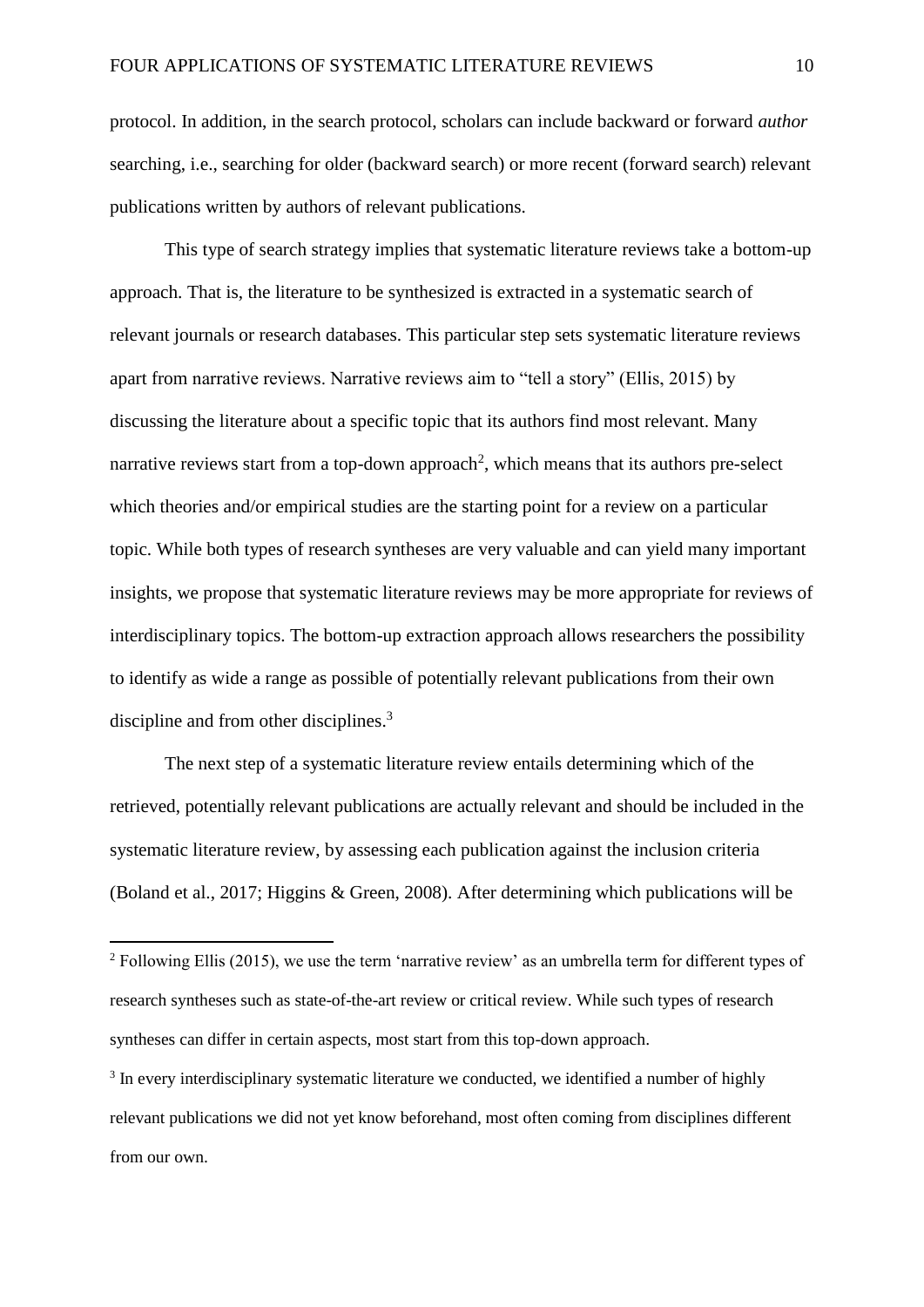included, scholars continue with a content analysis of these publications. In order to do so in a systematic way, scholars are recommend to use a pre-determined and standardized codebook. Boeynaems et al. (2017) for instance coded for the different types of metaphors used (e.g., war metaphors, anthropomorphic metaphors) and distinguished different types of persuasive effects. Ideally, studies are coded by more than one coder to determine intercoder reliability.<sup>4</sup> After coding has been completed, patterns are identified across the included studies to answer the systematic literature review's RQ.<sup>5</sup>

Systematic literature reviews have been a popular method to synthesize literature in disciplines like the medical sciences, communication science and psychology. In the medical sciences, systematic literature reviews are indexed in specific databases like the Cochrane Library [\(https://www.cochranelibrary.com/cdsr/reviews/topics\)](https://www.cochranelibrary.com/cdsr/reviews/topics), enabling interested researchers to easily find them. In other fields, they are often published in specialized journals such as *Review of Communication Research* (communication science) or *Psychological Review* (psychology). In this contribution, we propose that systematic literature reviews are also suitable for disciplines like pragmatics, which include many interdisciplinary projects. Starting such interdisciplinary projects with a systematic literature review is particularly useful to map the start of the art on the topic of interest in the disciplines involved.

Next, we present four different applications of systematic literature reviews from earlier studies that may be relevant to apply to pragmatics issues and questions. In each

<u>.</u>

<sup>4</sup> For a discussion of reliability in coding data, see Bolognesi, Pilgram and Van den Heerik (2017).

<sup>&</sup>lt;sup>5</sup> This description of the method of systematic literature review is necessarily short. Readers interested in conducting a systematic literature review themselves are recommended to consult a handbook specifying these steps in more detail (e.g., Boland et al., 2017; Gough et al., 2017; Higgins & Green, 2008).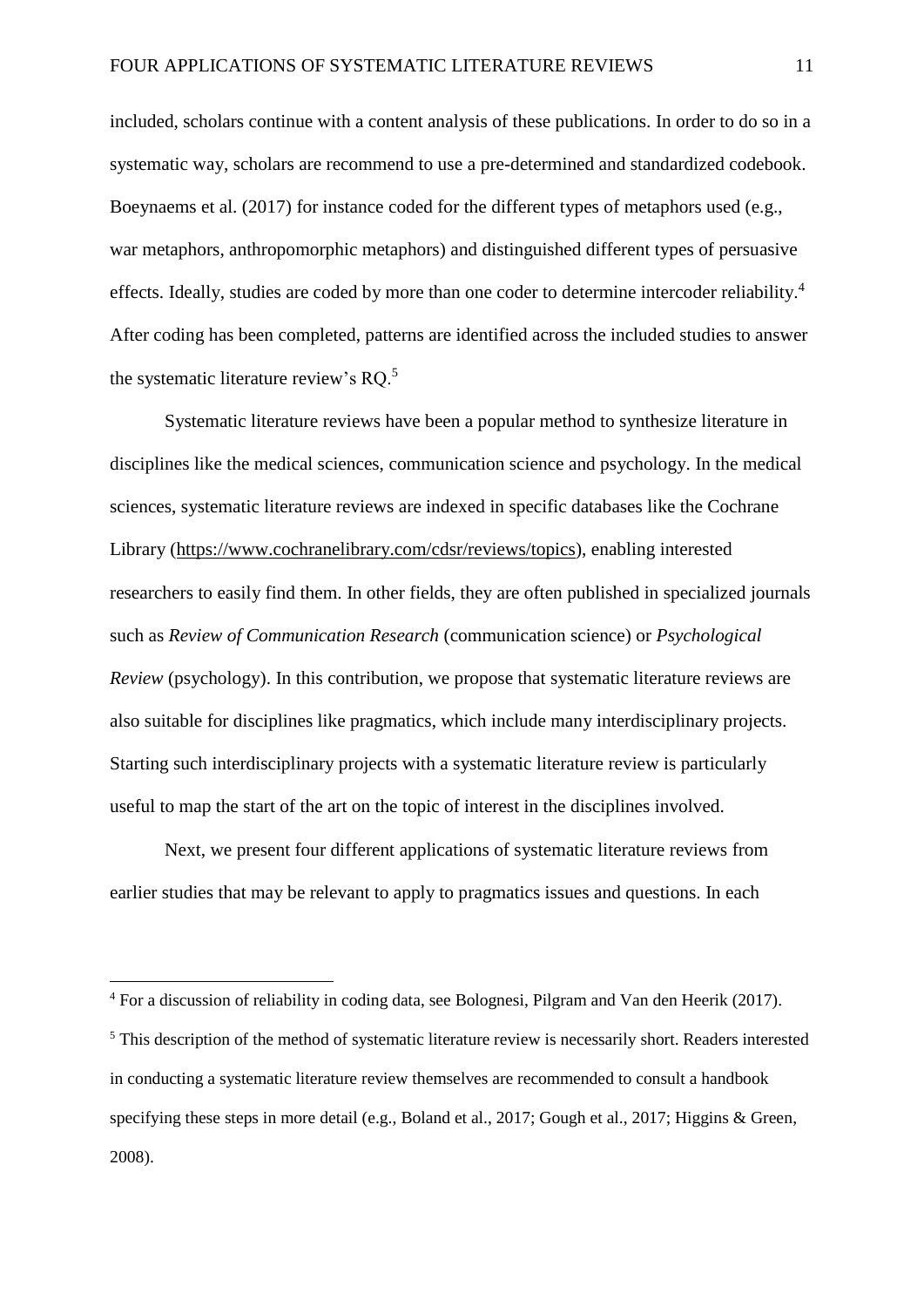application, we refer to an example systematic literature review on (metaphorical) framing in political discourse.

## **3.1 Application 1: Mapping different approaches to the same topic across disciplines**

A first goal of a systematic literature review entails showing how a specific theoretical construct has been defined and operationalized differently across research disciplines. In such cases, it may be possible that scholars from each field theorize about and operationalize the topic in different ways (see also Berger et al., 2016). A systematic literature review can take a multidisciplinary approach and help to categorize these different approaches in the research fields involved.

Framing is one such topic that has been widely studied across disciplines, including linguistics (e.g., Semino et al., 2018), communication science (e.g., Entman, 1993), psychology (e.g., Tversky & Kahneman, 1981) and political science (e.g., Bougher, 2012). Framing deals with the way in which specific aspects of a topic are presented and/or foregrounded in a communicative situation (e.g., Entman, 1993; Semino et al., 2018). For instance, in the Dutch Provincial Elections of March 2019, conservative liberal party VVD launched an election campaign modeled on the frame of the Netherlands as a fragile and precious Delftware vase. One VVD campaign ad even featured a parody of the Dutch version of the TV program *Antiques Roadshow*, in which Prime Minister Mark Rutte brought the '21<sup>st</sup>-century Dutch vase' for appraisal (VVD, 2019). In this way, the VVD party used this specific 'Dutch vase' frame with the aim of communicating an image of the VVD as a responsible custodian of Dutch culture and society.

Many studies have focused on framing, but have used different definitions and operationalizations of this concept. In a systematic literature review of experimental research into political framing (Brugman & Burgers, 2018), we focused on the question of how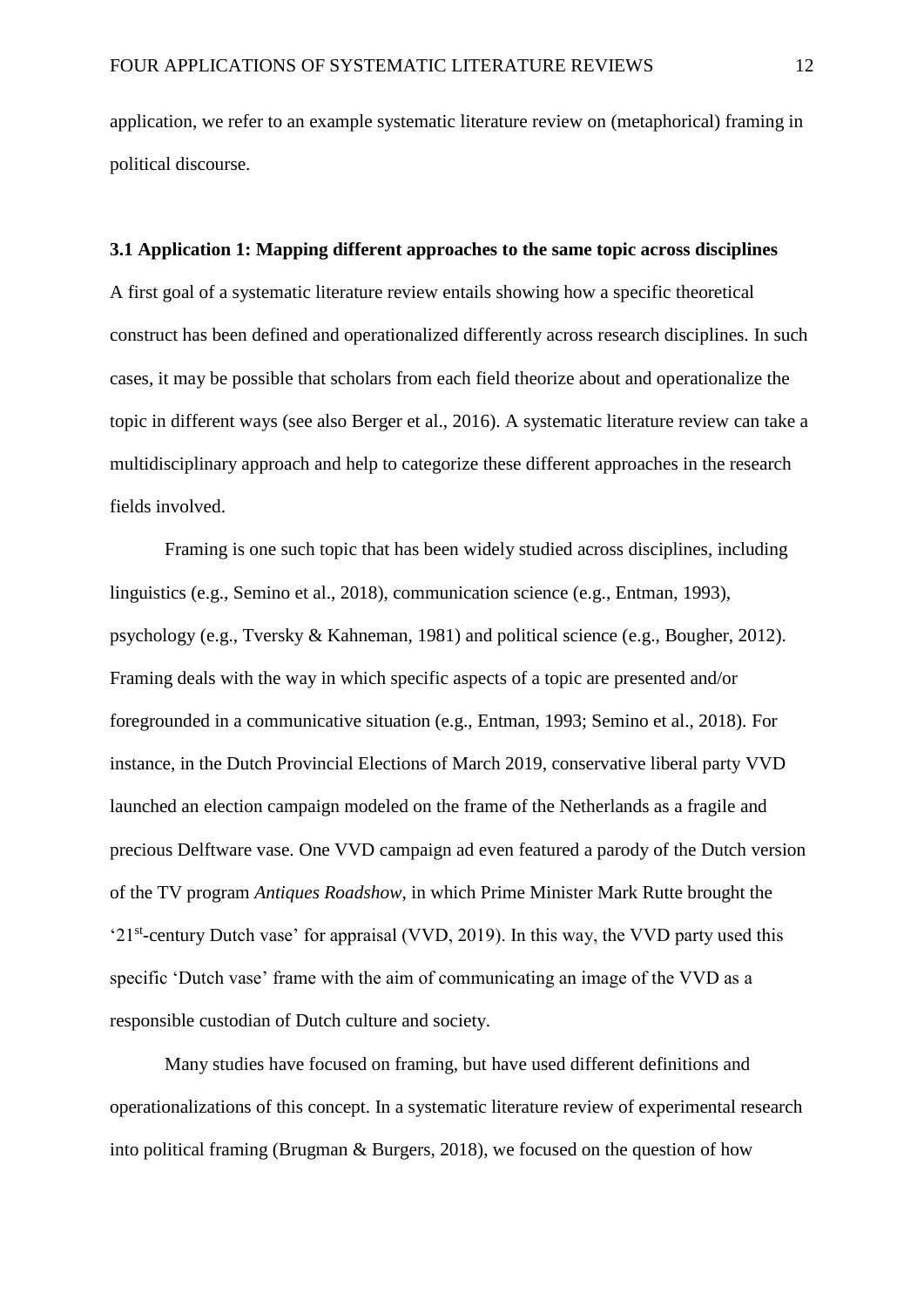scholars from different disciplines prefer specific approaches to framing over others. Results showed that, across disciplinary backgrounds, scholars have a different preference for approaches to framing, and that these differences between disciplines have remained constant over time. Specifically, our systematic literature review focused on two distinctions between frames.

The first is the difference between equivalence and emphasis frames, which has been widely debated in the framing literature (Cacciatore, Scheufele & Iyengar, 2016). Equivalence frames present the same information in different ways. For instance, when discussing government policies related to the labor market, politicians can frame employment figures from a perspective emphasizing employment (e.g., 90% employment) or from a perspective emphasizing unemployment (e.g., 10% unemployment; Druckman, 2001).

Emphasis frames, by contrast, focus on different elements of a political issue (Brugman & Burgers, 2018). After all, most policy issues are very complex and can be approached from a variety of angles. For instance, politicians discussing a complex political issue like Brexit can focus on economic, social and/or cultural consequences, to name but a few options. In these frames, speakers thus emphasize different aspects of a topic and can also (partly) focus on different information within the same broader topic. We found that, across disciplines (e.g., linguistics, communication science, political science) emphasis frames were used more often than equivalence frames, but also that equivalence frames were used more often in psychology compared to other disciplines.

The second distinction was between generic and issue-specific frames (Brugman & Burgers, 2018). A generic frame can be applied to a wide variety of political issues. Examples include gain frames and economic-consequences frames. By contrast, issue-specific frames are relevant to one issue only, such as horserace frames which apply to political elections. We found that, across disciplines, generic and issue-specific frames were used in equal measure,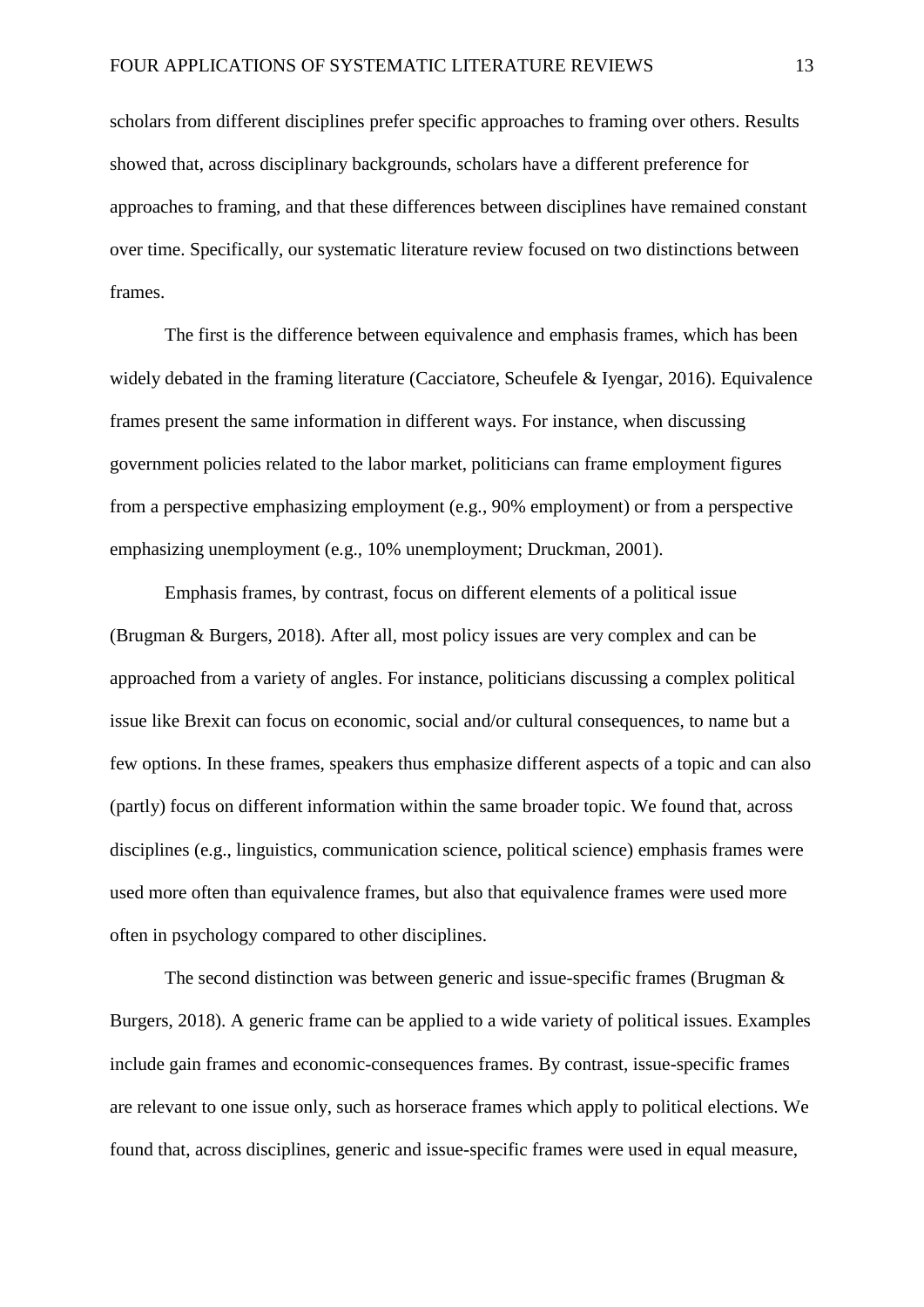but, overall, generic frames were used less often in communication science than in other disciplines.

Such an overview of disciplinary differences of the same theoretical construct can make us aware that, even though it may seem that scholars from different disciplines study the same construct, their operationalization of that construct may differ in important respects. The approach of systematic literature reviews can thus be a fruitful start for researchers who want to map how different disciplines conceptualize and/or operationalize the same construct.

#### **3.2 Application 2: Bringing together different theoretical perspectives**

A second goal of a systematic literature review can be to actively bring together different theoretical perspectives and traditions. For instance, linguistic research on framing often focuses on the question of how metaphors can construct frames (e.g., Lakoff & Johnson, 1980/2003), as in the case of the metaphorical frame portraying the Netherlands as a vase (VVD, 2019). However, in other disciplines dealing with framing such as communication science or political science, metaphor is not necessarily a key concept. For instance, Aalberg, Strömbäck and De Vreese (2012) provide an overview of communication-scientific studies that have framed politics as either a strategy or a game. While both the strategy and game frames reflect well-known conceptual metaphors to discuss politics (see Lakoff & Johnson, 1980/2003), the metaphor angle is not explicitly explored in this particular literature.

In some of these cases, studies focus on frames that are metaphorical at a conceptual level only (metaphorical-concept frames; Renardel de Lavalette, Steen & Burgers, in press). Studies focusing on metaphorical-concept frames classify frames based on whether specific policies reflect the general idea or concept underlying a metaphorical concept. For instance, Lakoff's (1996/2003) Theory of Moral Politics (TMR) proposes that the distinction between metaphorical frames of a political leader as either a *strict father* or *nurturant parent* is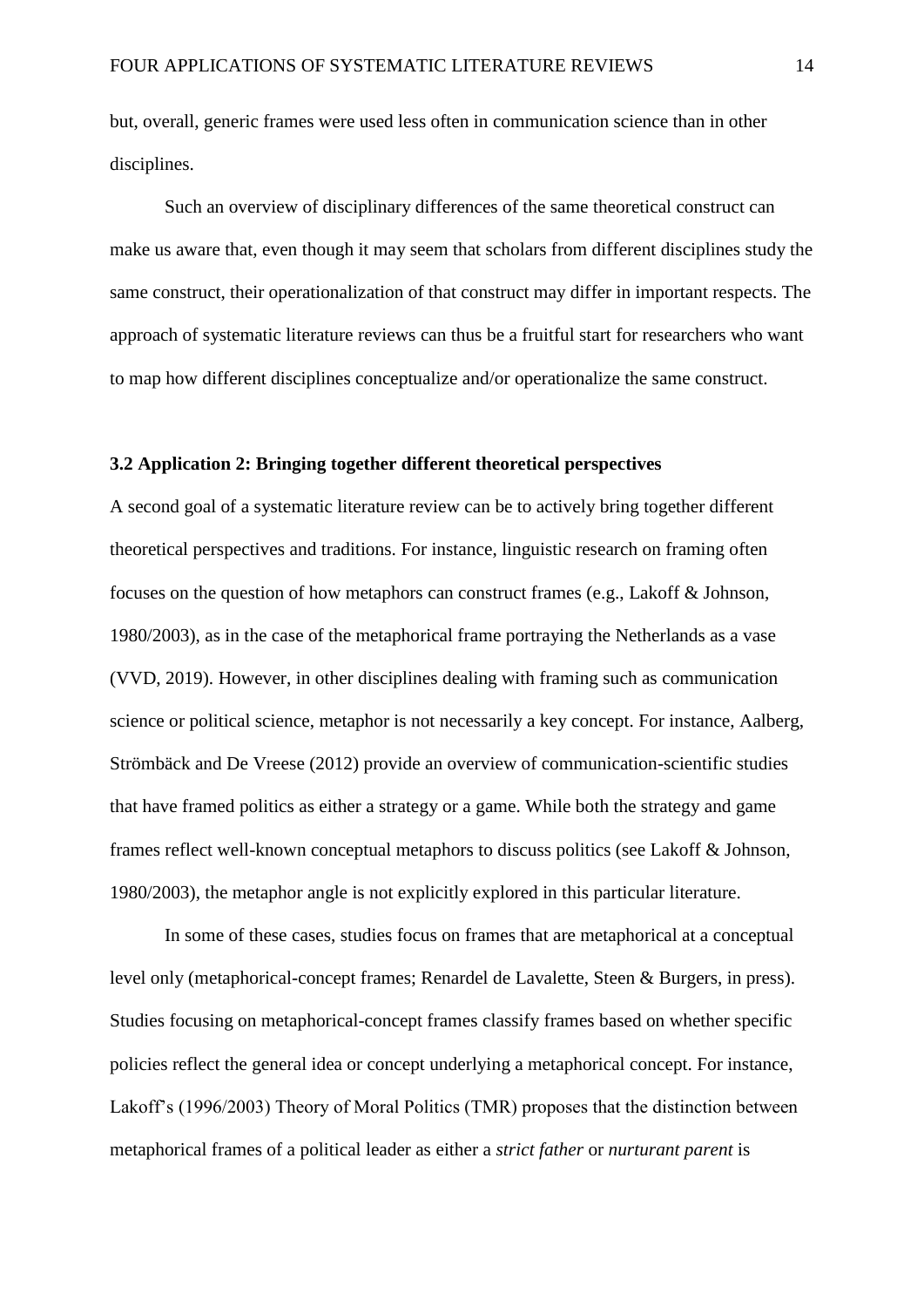influential in explaining differences in political preference between conservatives and liberals. Metaphorical-concept studies testing these predictions (e.g., Moses & Gonzales, 2015; Ohl, Pfister, Nader & Griffin, 2013) focus on whether the values typically associated with one of these leader figures are reflected in a specific statement or text. Thus, in case a statement emphasizes values typically associated with a strict-father leader (e.g., 'hard work', 'independence'), it is classified as belonging to a strict-father frame.

In another systematic literature review (Brugman, Burgers & Steen, 2017), we searched for experimental studies, published from 2000 onwards, that included political framing as an independent (predictor) variable. We then looked at each frame and coded whether each frame could be classified as a metaphorical-concept frame (e.g., strategy frame, horserace frame, game frame), or not (e.g., issue frame, positive frame). In total, we identified 870 frames in 319 studies. Our analysis showed that 27.9% of experimental studies included at least one metaphorical-concept frame and that 16.6% of frames were metaphorical-concept frames.

Such insights have important implications for the disciplines involved. For communication science, results demonstrated that metaphors may be more pervasive in and important for the framing literature than previously assumed (considering that more than onefourth of all experimental studies on political framing included at least one metaphoricalconcept frame). For linguistics, these findings open up new literature from the perspective of metaphors and framing that may have hitherto been unexplored. Bringing together this new literature with the established pragmatics literature could lead to new insights for the field. A systematic literature review is thus a good way to examine materials used across studies and bridge two related strands of literature that used to engage in relatively little interaction.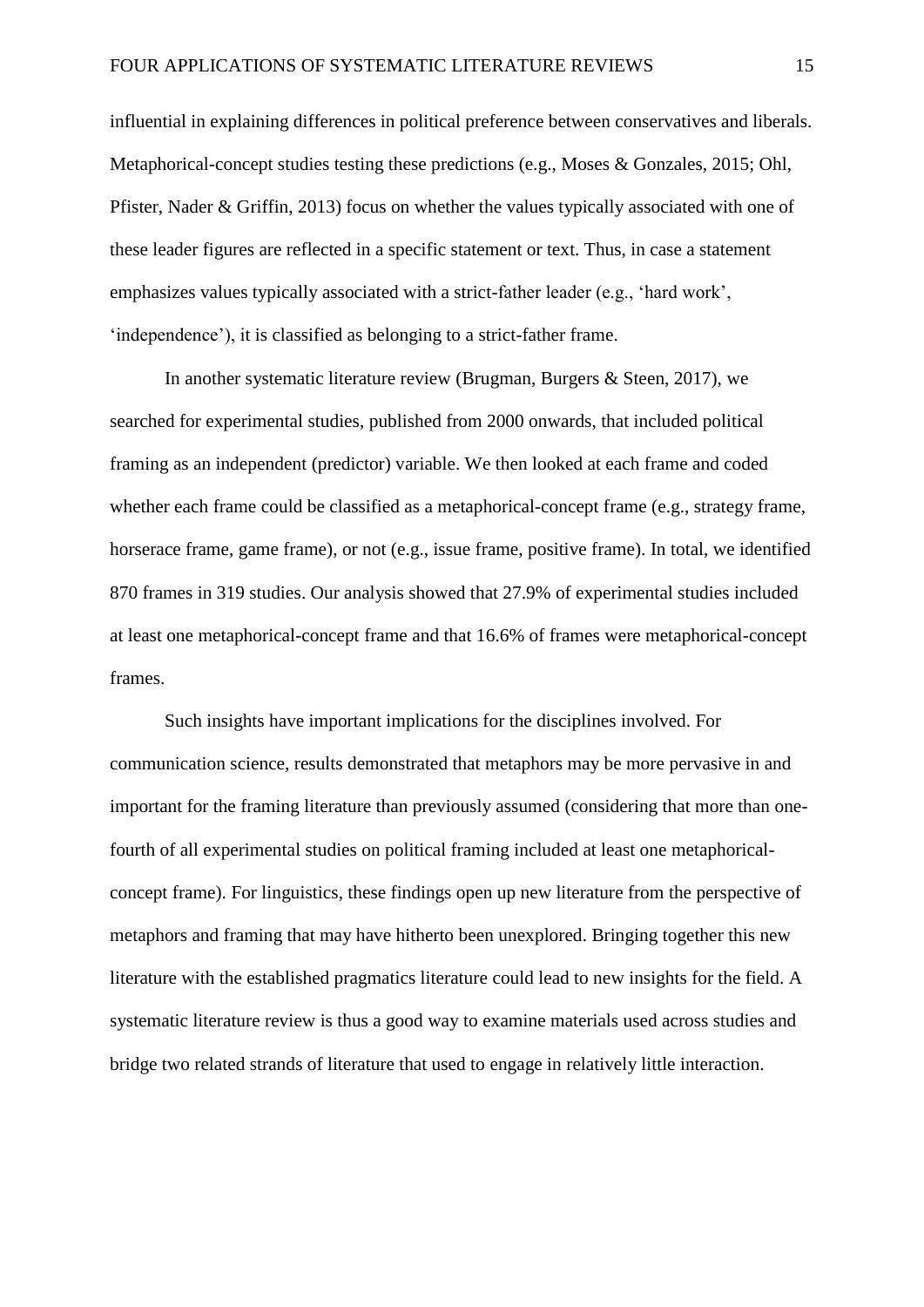#### **3.3 Application 3: Contrasting different methods used to answer the same RQ**

Our first two applications of systematic literature reviews focused on synthesizing a particular topic across research fields, either by showing how different fields define and operationalize the same construct in different ways (application 1), or by showing how different theoretical approaches can be bridged (application 2). Nevertheless, the most common application of research-synthesis methods like systematic literature review focuses on empirical findings in a body of literature and on the relationship between specific variables across studies (Higgins & Green, 2008, p. 6). In cases in which all relationships of interest are quantitatively measured in a relatively comparable research set-up, a meta-analysis (see section 3.4) is a valuable method for synthesizing the literature (Norris & Ortega, 2007). However, many studies in pragmatics and in other disciplines measure relationships between variables in a large variety of ways and/or use different research set-ups that would be difficult to compare in a metaanalysis. In such cases, bringing together a body of literature with such a variety in methods and/or research set-ups in one analysis can be achieved through a systematic literature review.

An example of this third type is our systematic literature review (Boeynaems et al., 2017) contrasting studies on the effects of metaphorical frames on political persuasion from two perspectives: a critical-discourse approach (CDA) and a response-elicitation approach (REA). In this review, we focused on studies looking at the effects of verbal metaphors ('metaphorical-words frames') in political discourse. CDA studies focus on the level of a specific discourse and are typically qualitative. In their analysis, CDA studies look at realworld changes as a result of the use of specific (metaphorical) language. These types of studies often involve case studies in which the impact of one or several metaphors is tracked through a discourse in a particular time frame. For instance, if scholars wanted to conduct a CDA study on the impact of the 'Dutch vase' frame, they would study whether and how other (Dutch) societal actors use this particular vase metaphor (or not), and under which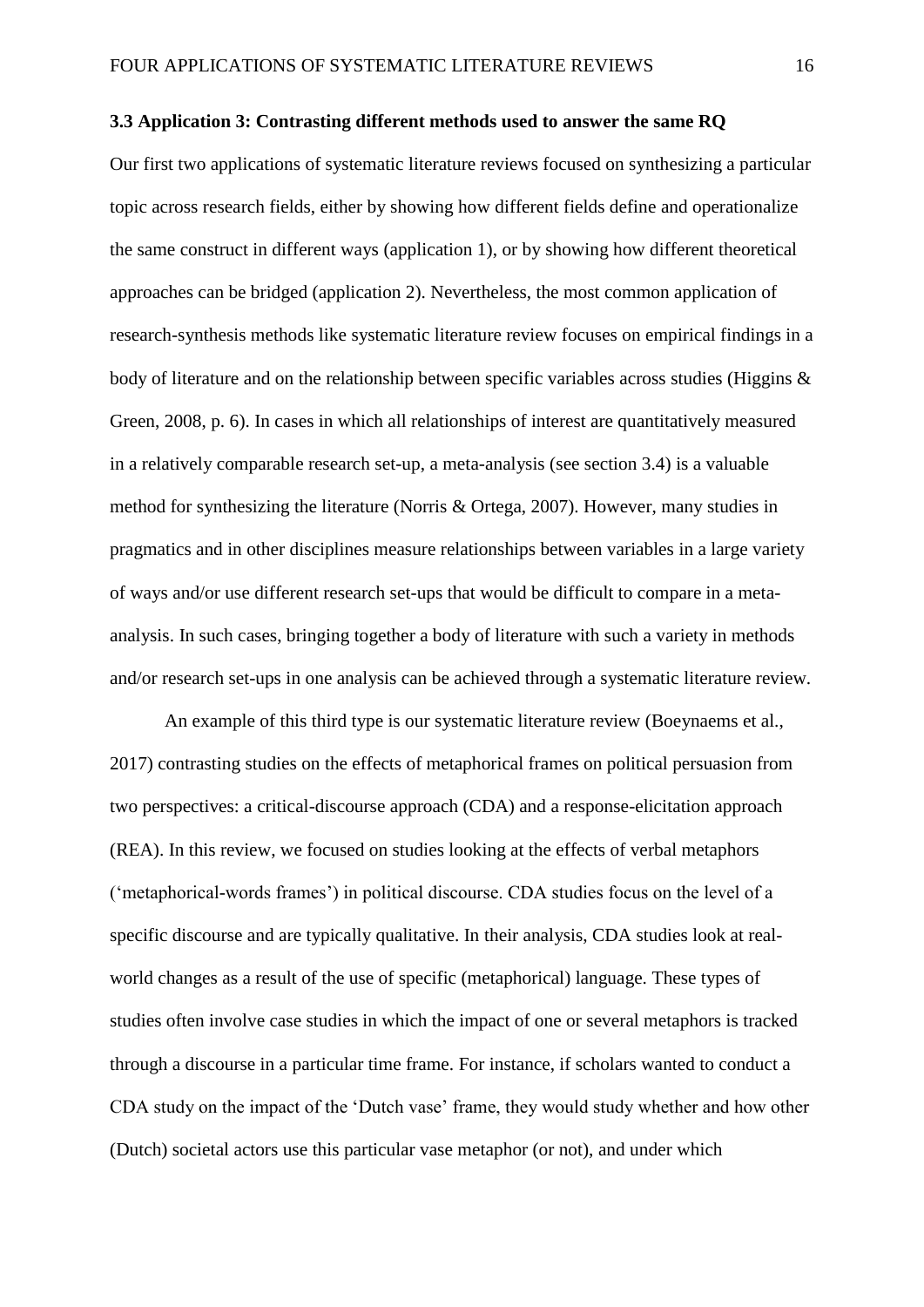circumstances societal actors would adapt or challenge the vase frame (as in Verdonschot, 2018).

By contrast, REA studies measure how people respond after being exposed to (metaphorical) frames about an issue. This means that, in REA studies, human participants are the unit of analysis. REA studies can use both qualitative (e.g., semi-structured interview) and quantitative (e.g., experiment) research methods. Scholars interested in running an REA study on the impact of the 'Dutch vase' frame could for instance expose groups of participants to this metaphorical frame and one or more competing frames, and measure whether and how such exposure impacts participants' political beliefs and attitudes.

Boeynaems et al. (2017) focused on similarities and differences between CDA and REA studies. Our analysis mainly revolved around (a) the types of metaphorical-words frames used in the two types of studies and (b) the effects of metaphorical-words frames reported. For the types of metaphorical frames used, the authors found both similarities and differences between CDA and REA studies. In terms of similarities, we found that some source domains were studied in both types of studies, such as war metaphors and anthropomorphic metaphors. In terms of differences, REA studies contained more positive frames than CDA studies. Furthermore, while CDA studies contained real-life discourse, some REA studies contained frames that were (partly) created for the purpose of the study.

In terms of reported effects, we mainly found differences between the two approaches. These differences entailed the presence, strength and direction of effects. Compared to REA studies, CDA studies more often reported effects of metaphorical frames. These CDA effects were also reported to be stronger and more often in line with the position implied by the metaphorical frame than effects reported in REA studies. In these ways, systematic literature reviews can help to integrate research from different traditions using different methods (qualitative and quantitative). This subsequently can make explicit how these different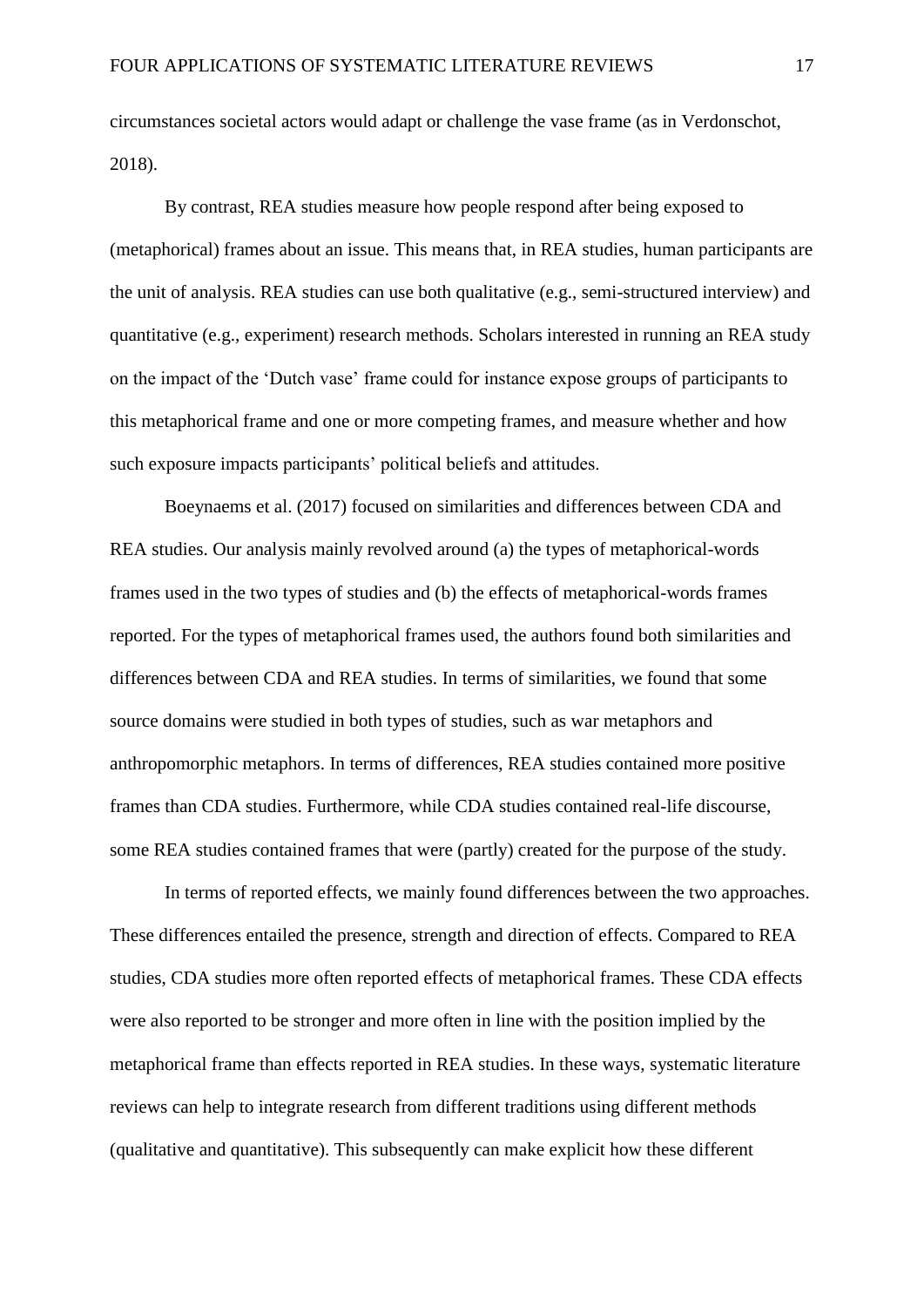approaches and traditions that study similar phenomena converge and diverge, which could provide inspiration for further interdisciplinary research.

## **3.4 Application 4: Quantitative meta-analysis**

A fourth application of systematic literature reviews is that they can function as the first phase of a quantitative meta-analysis (Lipsey & Wilson, 2001). Meta-analyses provide a statistical synthesis of a specific relationship between variables across studies based on weighted effectsize estimates (Ellis, 2015). This means that meta-analyses can be used to integrate quantitative research studies that answer a particular question. In this respect, the aim of a quantitative meta-analysis is similar to the application of systematic literature reviews discussed in section 3.3: in both cases, the analysis gives an overview of empirical findings in the literature. While a systematic literature review of the type discussed in section 3.3 can contain both quantitative and qualitative studies, a meta-analysis contains only quantitative studies.

A meta-analysis can help researchers in addressing the state of the art in quantitative research on a particular topic. Various researchers have recently proposed moving away from solely using statistical significance (i.e., the binary decision whether an effect is statistically significant or not; see Amrhein et al., 2019; Nature Editors, 2019). Instead, they call for a more nuanced perspective on the quantitative relationship between variables. One application of such a nuanced perspective is a focus on effect sizes (see also Cohen, 1992). Meta-analysis takes effect sizes as a central variable of interest (e.g., Ellis, 2015; Lipsey & Wilson, 2001).

A meta-analysis starts from a systematic literature review, in that the literature is systematically searched for quantitative studies of interest. After the systematic-review part of a meta-analysis has been completed, authors code for and standardize effect sizes of interest from all relevant studies. Subsequently, scholars run a statistical model in which effect sizes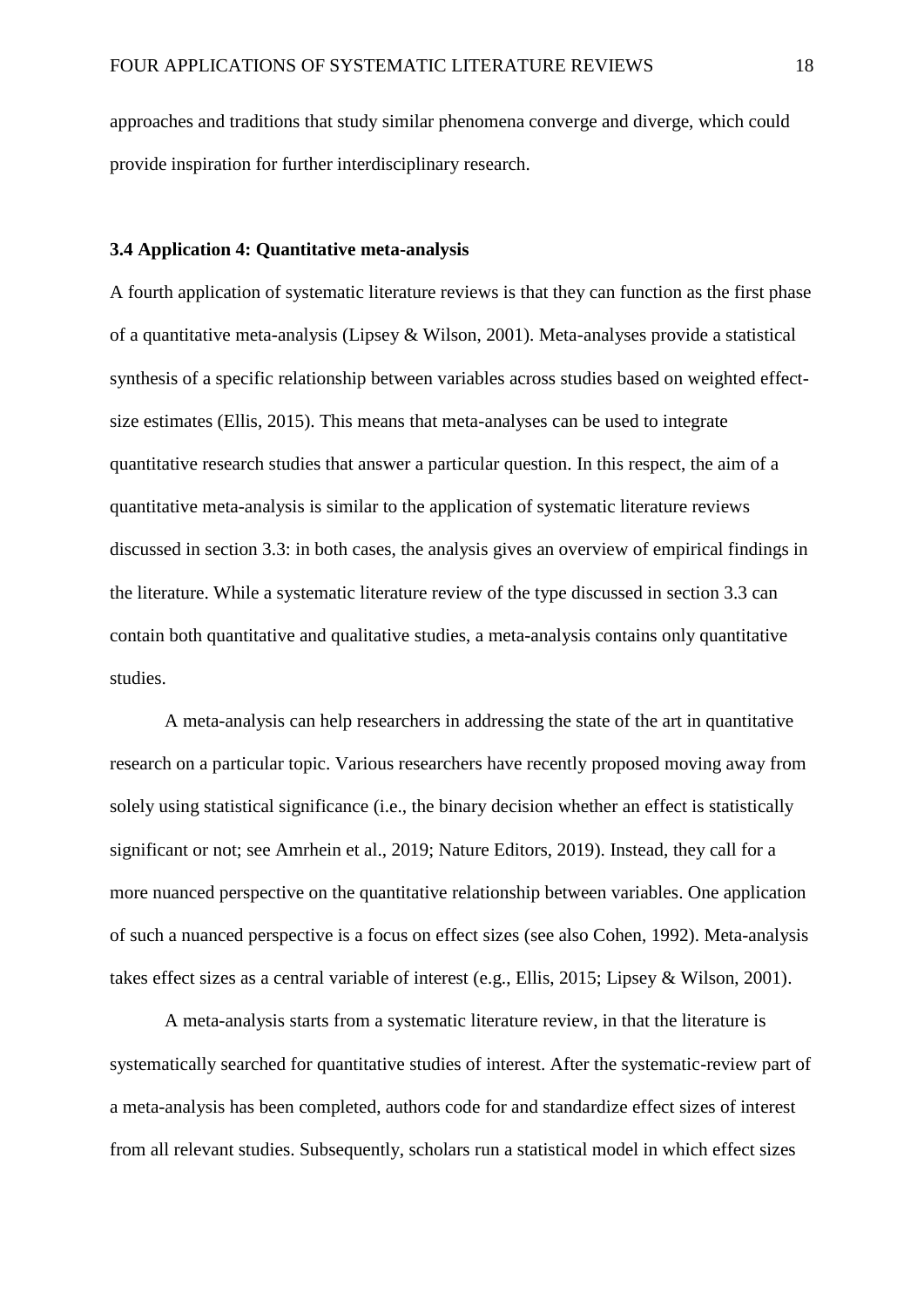are weighted and compared, to determine what the literature reveals about the relationship between specific variables of interest.<sup>6</sup>

The popularity of meta-analyses seems to vary between linguistic sub-disciplines. For instance, meta-analyses are a popular method of research synthesis in applied linguistics (Ellis, 2015; Norris & Ortega, 2007). By contrast, meta-analysis seems less well known in psycholinguistics, given that a recent paper introduced meta-analysis as a "novel method" to the field (Rákosi, 2018). Across academic disciplines, different meta-analyses have looked at the persuasive impact of verbal metaphors (e.g., Rákosi, 2018; Sopory & Dillard, 2002, Van Stee, 2018). These meta-analyses consistently found that metaphors have a statistically small effect on persuasion, and that effect sizes differ between metaphors, topics, and other conditions.

Bringing together different theoretical approaches can open up new questions for analysis. For instance, our earlier review (Brugman et al., 2017, see section 3.2) showed that many social-scientific framing studies contained at least one metaphorical-concept frame. Because many of these framing studies did not explicitly reference metaphor, they were excluded from earlier meta-analyses into the effects of metaphor. These earlier meta-analyses (e.g., Rákosi, 2018; Sopory & Dillard, 2002, Van Stee, 2018) mainly focused on metaphorical-words frames. Thus, we conducted a meta-analysis in which we contrasted effects of metaphorical-words frames and metaphorical-concept frames (Brugman, Burgers & Vis, in press).

Overall, results from Brugman et al. (in press) revealed a statistically small effect of metaphor, in line with meta-analyses published earlier (Sopory & Dillard, 2002, Van Stee,

1

<sup>&</sup>lt;sup>6</sup> This description of the method of meta-analysis is necessarily short. Readers interested in conducting a meta-analysis are advised to consult a meta-analysis handbook (e.g., Lipsey & Wilson, 2001).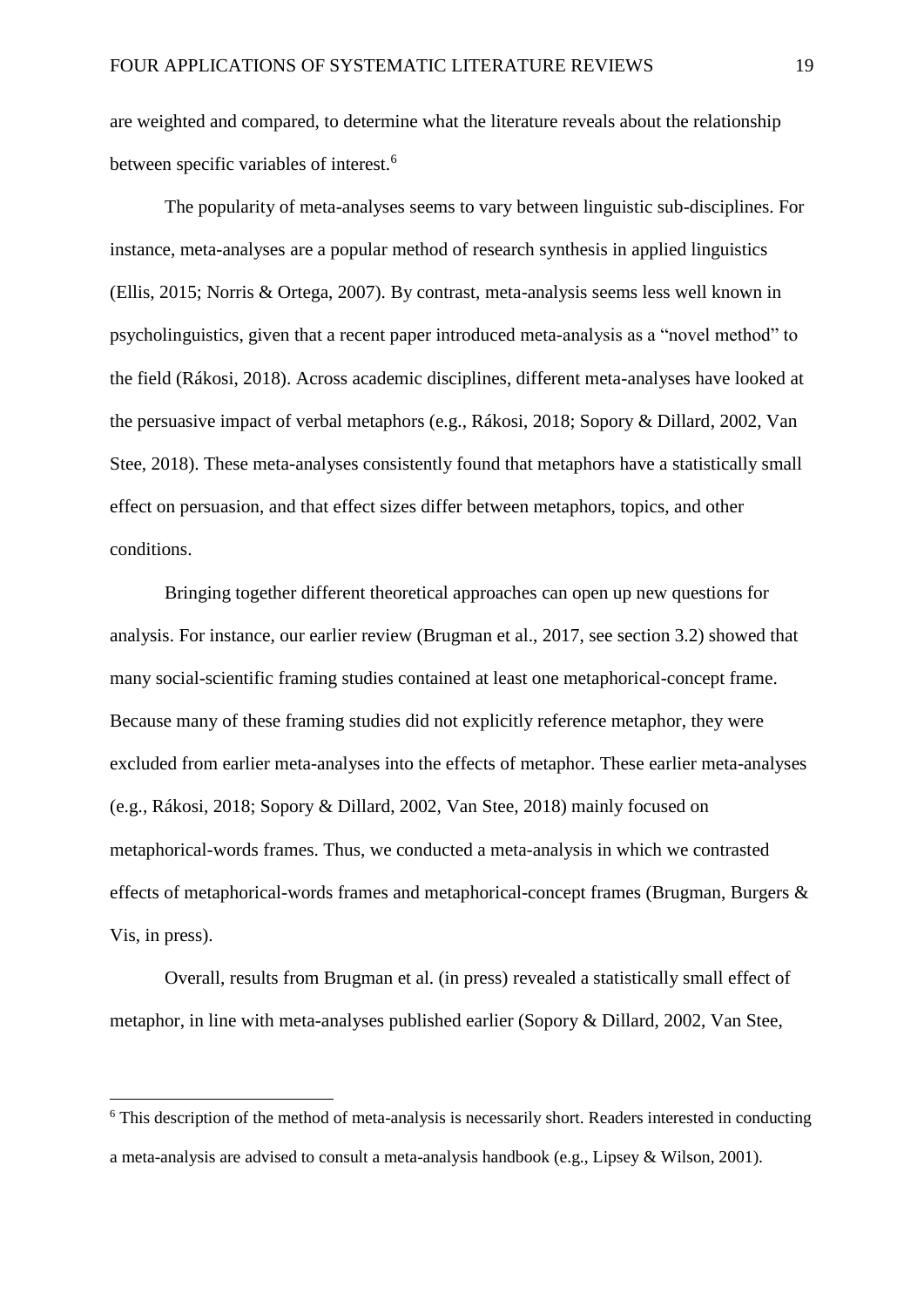2018). Furthermore, isolated effects of the two groups of metaphorical-words and metaphorical-concept frames on persuasion were statistically significant. However, we also found differences between the two approaches, with effect sizes being larger for metaphorical-concept (vs. metaphorical-words) frames. Such results show that metaphors can have persuasive effects through both words and concepts, and that it is important to further specify which elements (words vs. concepts) stimulate which effects for which audience members at which times. Thus, a meta-analysis can also reveal new insights and open up new research questions spanning several disciplines.

# **4. Conclusion**

We argue that interdisciplinarity is an important aspect of many research projects in pragmatics. Furthermore, the current societal trend towards stimulating research in larger multidisciplinary consortia and/or with societal partners entails that more future projects will likely be designed from an interdisciplinary outlook. While the exchange of knowledge and insights from different disciplines can be stimulating for a project and lead to new research ideas and opportunities, conducting interdisciplinary research can also be challenging. We propose that conducting a systematic literature review is a good way to start a larger research project, especially when that project has an explicitly interdisciplinary outlook.

Systematic literature reviews are conducted in a systematic way, following a number of pre-determined steps involving the formulation of the RQ and the inclusion criteria, the formulation and execution of the search strategy, and the coding of the included publications. We listed four ways in which a systematic literature review can help researchers to survey the interdisciplinary research landscape. These applications are (1) mapping different approaches to the same topic across disciplines, (2) bringing together different theoretical perspectives, (3) contrasting different research methods used to answer the same RQ and (4) quantitative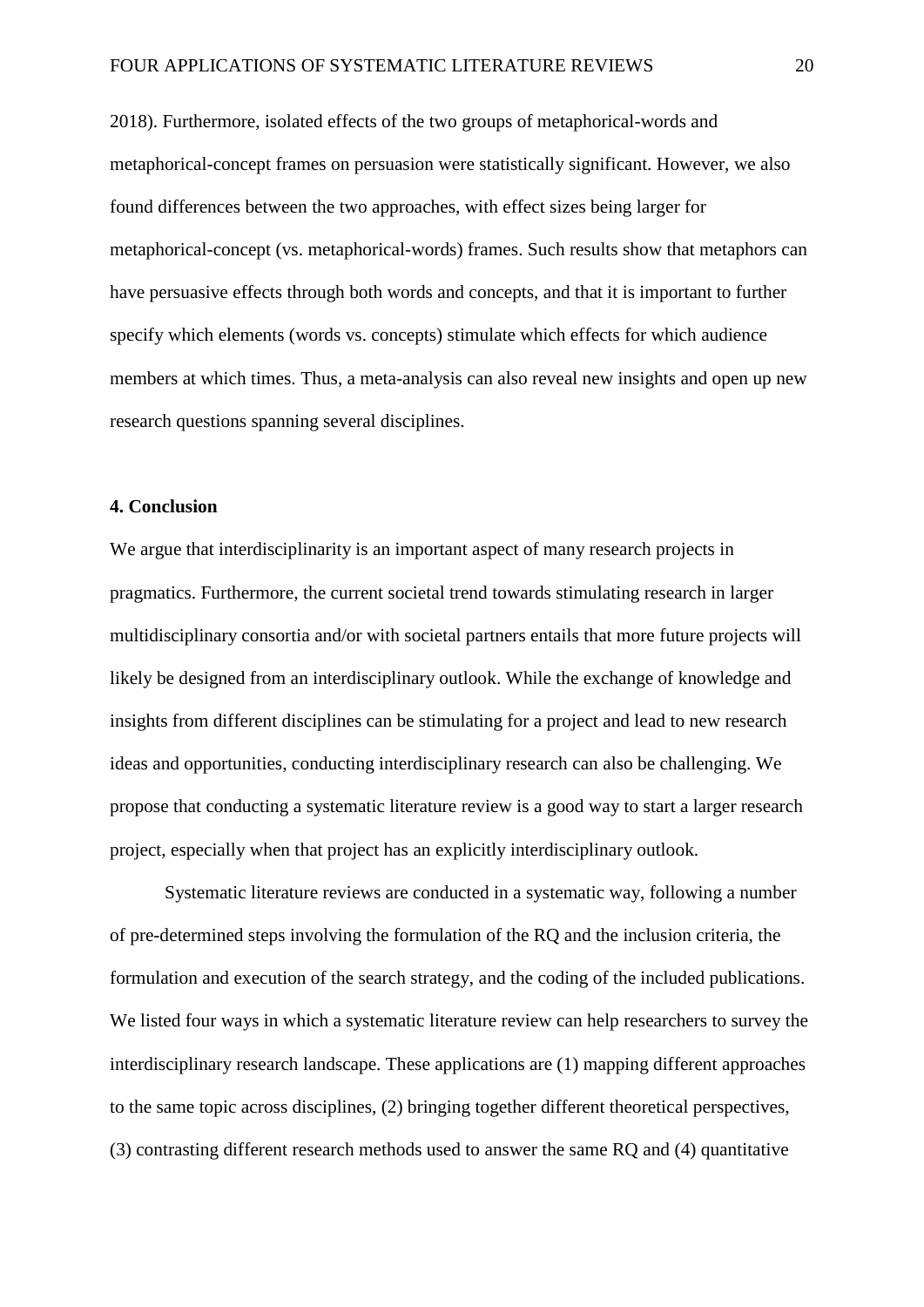meta-analysis. We have illustrated each application type with an example of a review that focused on the topic of (metaphorical) framing in political discourse. We would like to stress that we do not assume that these are the only four applications of systematic literature reviews. In fact, we think and hope that, when systematic literature reviews become more widely used in our disciplines, scholars will supplement these applications with other possible applications.

We are supportive of the growing trend towards stimulating research collaborations across disciplines and with societal partners, as they can lead to important new insights and breakthroughs. We also think that such interdisciplinary collaborations yield most results when they start from the strength of all disciplines involved. Systematic literature reviews are an important way to map commonalities in and differences between disciplines. We thus hope that the current article sets the stage for more systematic literature reviews and other forms of research syntheses in pragmatics.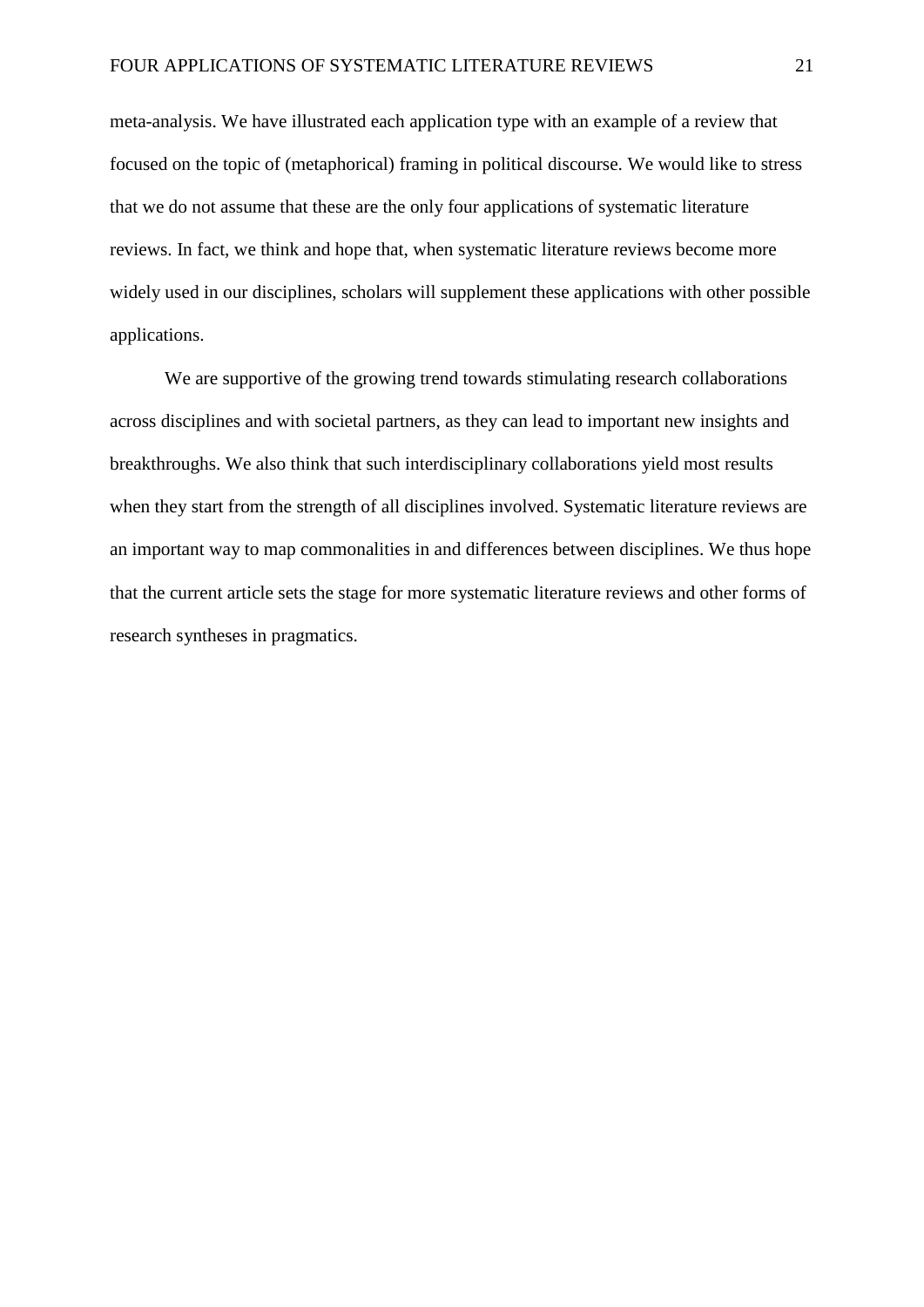#### **References**

- Aalberg, T., Strömbäck, J., & de Vreese, C.H. (2012). The framing of politics as strategy and game: A review of concepts, operationalizations and key findings. *Journalism, 13*(2), 162-178. doi:10.1177/1464884911427799
- Ajzen, I. (1991). The theory of planned behavior. *Organizational Behavior and Human Decision Processes*, *50*(2), 179-211. doi:10.1016/0749-5978(91)90020-T
- Alm-Arvius, C. (2006). Live, moribund, and dead metaphors. *Nordic Journal of English Studies*, *5*(1), 7-14.
- Amrhein, V., Greenland, S., & McShane, B. (2019). Retire statistical significance. *Nature, 567,* 305-307. doi:10.1038/d41586-019-00857-9
- Berger, I., Viney, R., & Rae, J.P. (2016). Do continuing states of incipient talk exist?. *Journal of Pragmatics*, *91*, 29-44. doi:10.1016/j.pragma.2015.10.009
- Beukeboom, C.J., & Burgers, C. (2019). How stereotypes are shared through language: A review and introduction of the Social Categories and Stereotypes Communication (SCSC) Framework. *Review of Communication Research*, *7*, 1-37. doi:10.12840/issn.2255-4165.017
- Boeynaems, A., Burgers, C., Konijn, E.A., & Steen, G.J. (2017). The effects of metaphorical framing on political persuasion: A systematic literature review. *Metaphor and Symbol, 32*(2), 118-134. doi:10.1080/10926488.2017.1297623.
- Boland, A., Cherry, M.G., & Dickson, R. (2017). *Doing a Systematic Review.* London: Sage.
- Bolognesi, M., Pilgram, R., & van den Heerik, R. (2017). Reliability in content analysis: The case of semantic feature norms classification. *Behavior Research Methods, 49*(6), 1984- 2001. doi:10.3758/s13428-016-0838-6
- Bougher, L.D. (2012). The case for metaphor in political reasoning and cognition. *Political Psychology*, *33*(1), 145-163. doi:10.1111/j.1467-9221.2011.00865.x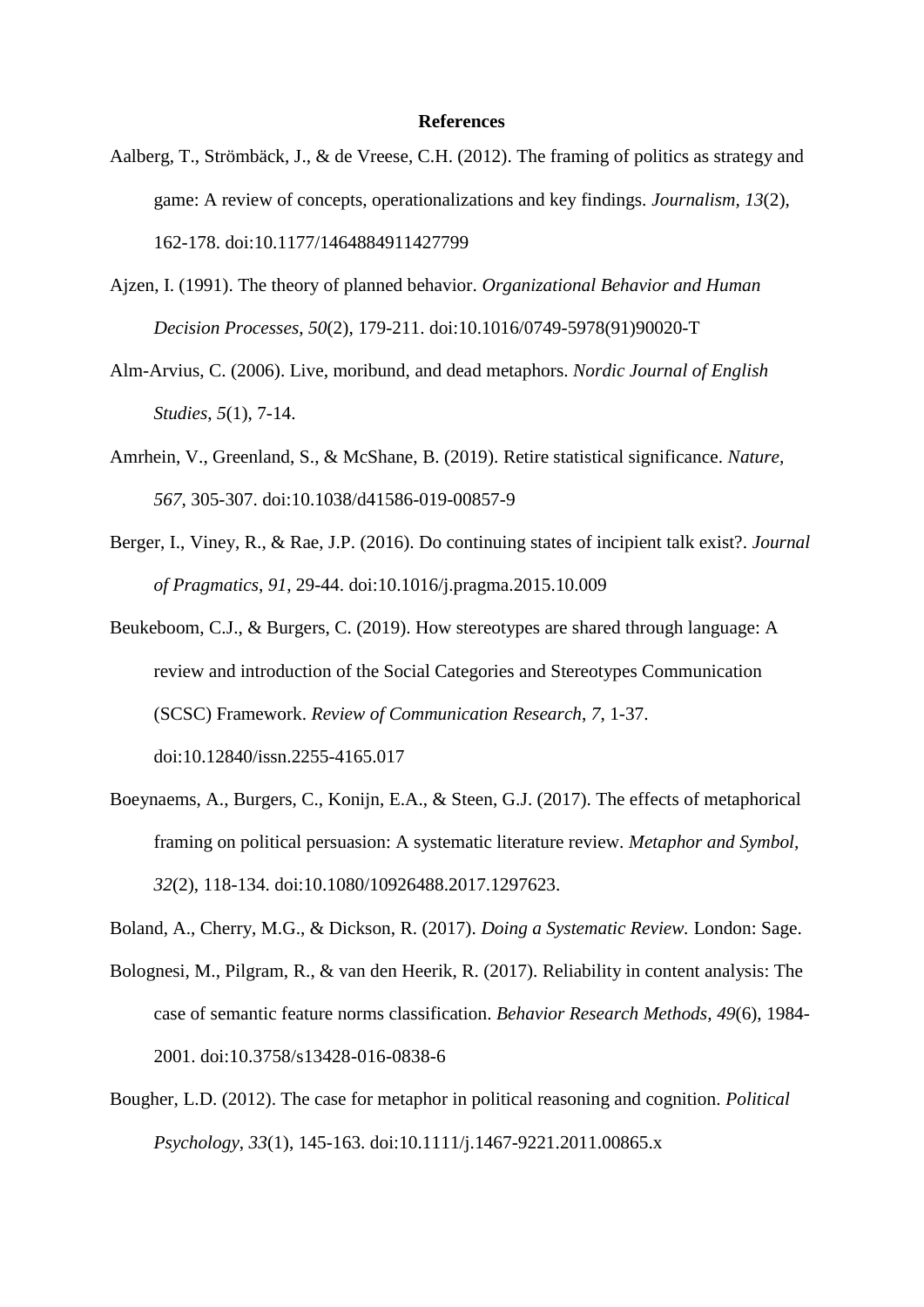- Brugman, B.C. & Burgers, C. (2018). Political framing across disciplines: Evidence from 21st-century experiments. *Research & Politics, 5*(2). doi:10.1177/2053168018783370
- Brugman, B.C., Burgers, C., & Steen, G.J. (2017). Recategorizing political frames: A systematic review of metaphorical framing in experiments on political communication. *Annals of the International Communication Association, 41*(2), 181-197*.*  doi:10.1080/23808985.2017.1312481
- Brugman, B.C., Burgers, C., & Vis, B. (in press). Metaphorical framing in political discourse through words vs. concepts: A meta-analysis. *Language and Cognition.*  doi:10.1017/langcog.2019.5
- Cacciatore, M.A., Scheufele, D.A., & Iyengar, S. (2016). The end of framing as we know it… and the future of media effects. *Mass Communication and Society*, *19*(1), 7-23. doi:10.1080/15205436.2015.1068811
- Capone, A., & Mey, J.L. (Eds.). (2015). *Interdisciplinary Studies in Pragmatics, Culture and Society*. Cham: Springer.
- Choi, B. C., & Pak, A. W. (2006). Multidisciplinarity, interdisciplinarity and transdisciplinarity in health research, services, education and policy: Definitions, objectives, and evidence of effectiveness. *Clinical and Investigative Medicine*, *29*(6), 351-364.
- Cirillo, L. (2019). The pragmatics of air quotes in English academic presentations. *Journal of Pragmatics*, *142*, 1-15. doi:10.1016/j.pragma.2018.12.022
- Cohen, J. (1992). A power primer. *Psychological Bulletin, 112*(1), 155-159. doi:10.1037//0033-2909.112.1.155
- Croom, A.M. (2015). Slurs and stereotypes for Italian Americans: A context-sensitive account of derogation and appropriation. *Journal of Pragmatics*, *81*, 36-51. doi:10.1016/j.pragma.2015.03.014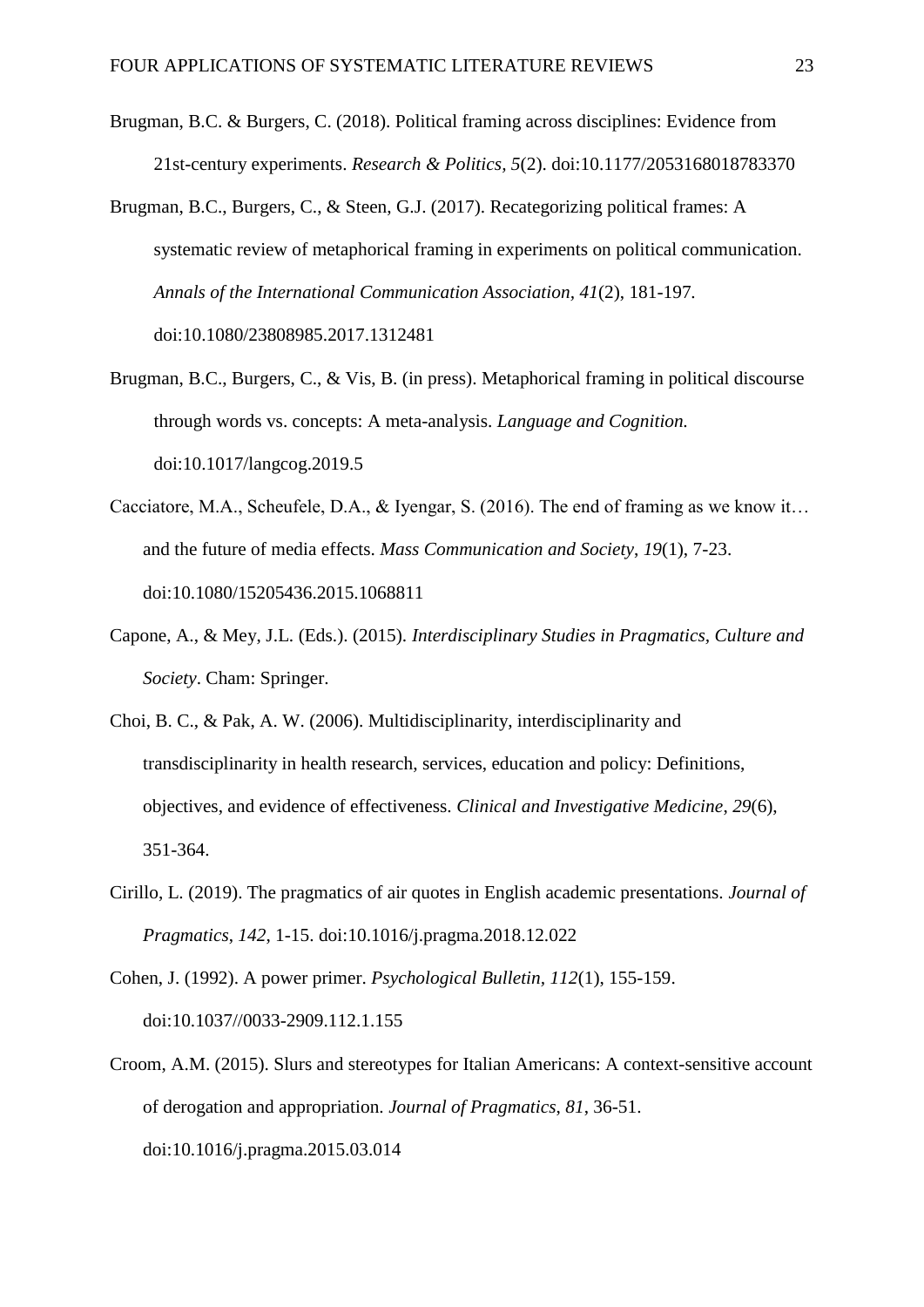- Druckman J.N. (2001). Using credible advice to overcome framing effects. *Journal of Law, Economics, and Organization, 17*(1), 62–82. doi:10.1093/jleo/17.1.62
- Ellis, R. (2015). Complementarity in research syntheses. *Applied Linguistics, 36*(3), 285-289. doi:10.1093/applin/amv015
- Entman, R.M. (1993). Framing: Toward clarification of a fractured paradigm. *Journal of Communication*, *43*(4), 51-58. doi:10.1111/j.1460-2466.1993.tb01304.x
- Gough, D., Oliver, S., & Thomas, J. (Eds.). (2017). *An Introduction to Systematic Reviews*. London: Sage.
- Grady, J. (2005). Primary metaphors as inputs to conceptual integration. *Journal of Pragmatics*, *37*(10), 1595-1614. doi:10.1016/j.pragma.2004.03.012
- Higgins, J.P., & Green, S. (Eds.). (2008). *Cochrane Handbook for Systematic Reviews of Interventions*. Hoboken, NJ: Wiley.
- Jaspaert, K., Van de Velde, F., Brône, G., Feyaerts, K., & Geeraerts, D. (2011). Does framing work? An empirical study of Simplifying Models for sustainable food production. *Cognitive Linguistics, 22*(3), 459-490. doi:10.2989/16073614.2010.519102
- Kok, G., Peters, G. J. Y., Kessels, L. T., Ten Hoor, G. A., & Ruiter, R. A. (2018). Ignoring theory and misinterpreting evidence: The false belief in fear appeals. *Health Psychology Review*, *12*(2), 111-125. doi:10.1080/17437199.2017.1415767
- Lakoff, G. (1987). The death of dead metaphor. *Metaphor and Symbol*, *2*(2), 143-147. doi:10.1207/s15327868ms0202\_5
- Lakoff, G. (1996/2003). *Moral Politics: How Liberals and Conservatives Think*. Chicago, IL: University of Chicago Press.
- Lakoff, G., & Johnson, M. (1980/2003). *Metaphors We Live By*. Chicago, IL: University of Chicago Press.

Lipsey, M.W., & Wilson, D.B. (2001). *Practical Meta-Analysis.* Thousand Oaks, CA: Sage.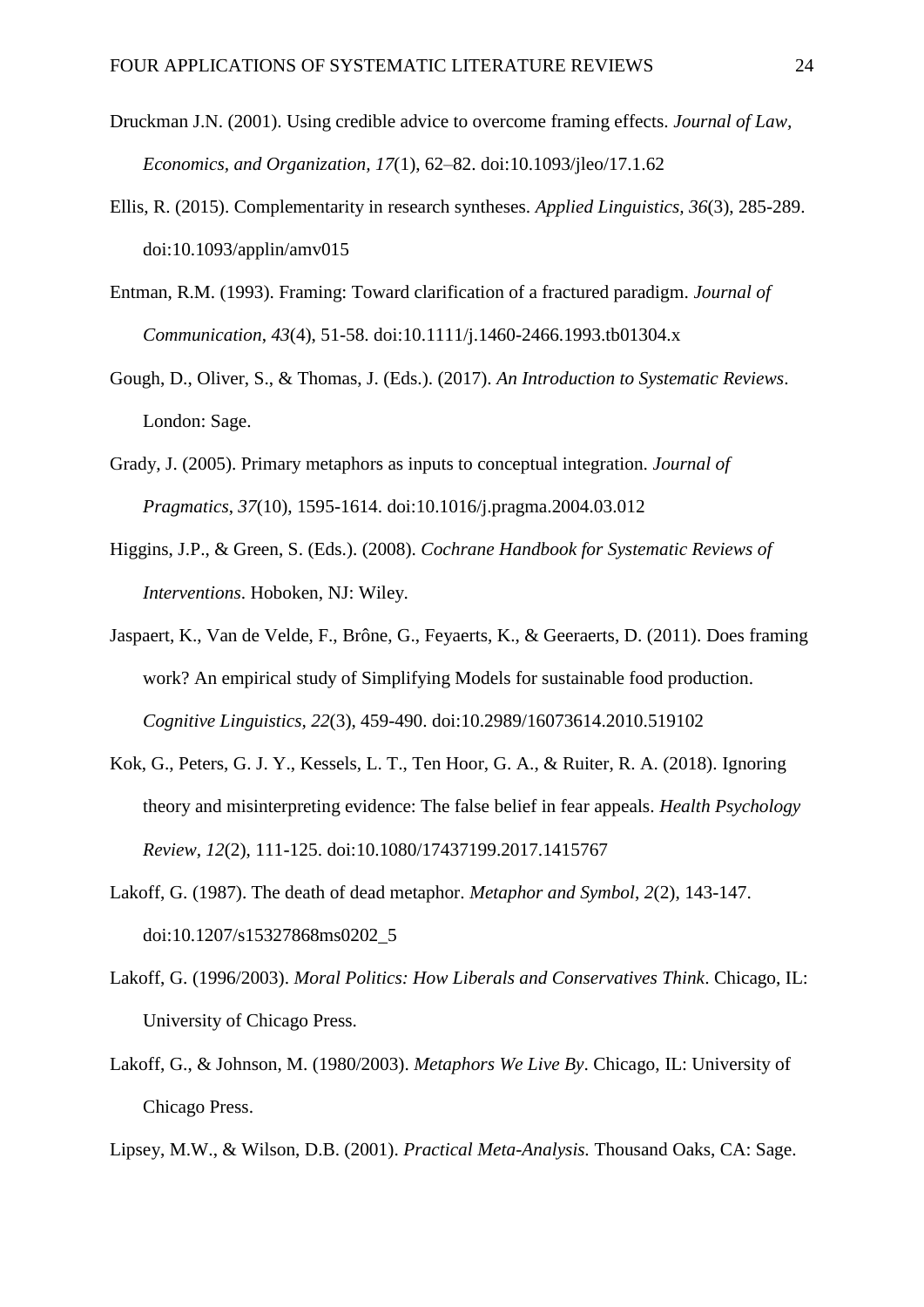- Moses, J.F. & Gonzales, M.H. (2015). Strong candidate, nurturant candidate: Moral language in presidential television advertisements. *Political Psychology, 36*(4), 379–397. doi:10.1111/pops.12160.
- Musolff, A. (2017). Metaphor, irony and sarcasm in public discourse. *Journal of Pragmatics*, *109*, 95-104. doi:10.1016/j.pragma.2016.12.010
- Nature Editors (2019). Editorial: It's time to talk about ditching statistical significance. *Nature, 567*, 283. doi:10.1038/d41586-019-00874-8.
- Nerlich, B., & Koteyko, N. (2010). Carbon gold rush and carbon cowboys: A new chapter in green mythology?. *Environmental Communication*, *4*(1), 37-53. doi:10.1080/17524030903522389
- Nielsen, S.B. (2019). Making a glance an action: Doctors' quick looks at their desk-top computer screens. *Journal of Pragmatics*, *142*, 62-74. doi:10.1016/j.pragma.2018.12.021
- Norrick, N.R., & Spitz, A. (2008). Humor as a resource for mitigating conflict in interaction. *Journal of Pragmatics*, *40*(10), 1661-1686. doi:10.1016/j.pragma.2007.12.001
- Norris, J.M., & Ortega, L. (2007). The future of research synthesis in applied linguistics: Beyond art or science. *TESOL Quarterly, 41*(4), 805-815. doi:10.1002/j.1545- 7249.2007.tb00105.x
- Ohl, J.J., Pfister, D.S., Nader, M. & Griffin, D. (2013). Lakoff's Theory of Moral Reasoning in presidential campaign advertisements, 1952–2012. *Communication Studies, 64*(5), 488–507. doi:10.1080/10510974.2013.832340.
- Pérez-Sobrino, P., Littlemore, J. & Houghton, D. **(**in press). The role of figurative complexity in the comprehension and appreciation of advertisements. *Applied Linguistics*. doi:10.1093/applin/amy039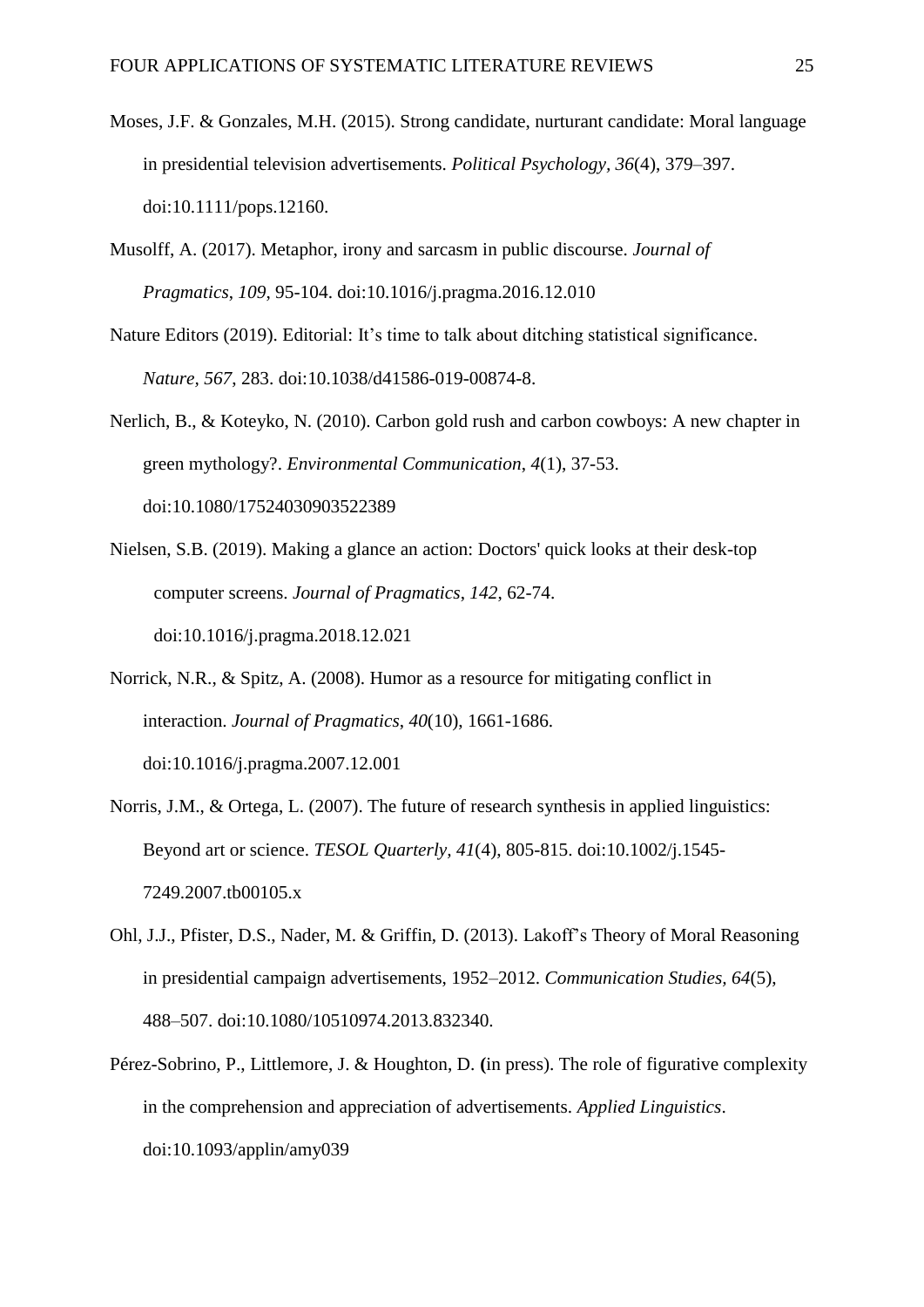- Prior, M.T. (in press). The interactional dynamics of scaling and contrast in accounts of interpersonal conflict. *Journal of Pragmatics*. doi:10.1016/j.pragma.2018.11.020
- Rákosi, C. (2018). Dealing with the conflicting results of psycholinguistic experiments: How to resolve them with the help of statistical meta-analysis. *Journal of Psycholinguistic Research*, *47*(4), 777-801. doi:10.1007/s10936-018-9558-7
- Renardel de Lavalette, K.Y.R., Steen, G. J., & Burgers, C. (in press). How to identify moral language in presidential speeches: A comparison between a social-psychological and a metaphorical-words framing to corpus analysis. *Corpus Linguistics and Linguistic Theory*. doi:10.1515/cllt-2016-0007
- Reuchamps, M., Dodeigne, J., & Perrez, J. (2018). Changing your political mind: The impact of a metaphor on citizens' representations and preferences for federalism. *Regional & Federal Studies*, *28*(2), 151-175. doi:10.1080/13597566.2018.1433663
- Semino, E., Demjen, Z., & Demmen, J. (2018). An integrated approach to metaphor and framing in cognition, discourse, and practice, with an application to metaphors for cancer. *Applied Linguistics, 39*(5), 625-645. doi:10.1093/applin/amw028
- Semino, E., Demjén, Z., Demmen, J., Koller, V., Payne, S., Hardie, A., & Rayson, P. (2017). The online use of violence and journey metaphors by patients with cancer, as compared with health professionals: A mixed methods study. *BMJ Supportive & Palliative Care*, *7*(1), 60-66. doi:10.1136/bmjspcare-2014-000785
- Sierra, S. (in press). Linguistic and ethnic media stereotypes in everyday talk: Humor and identity construction among friends. *Journal of Pragmatics*. doi:10.1016/j.pragma.2018.09.007
- Sopory, P., & Dillard, J.P. (2002). The persuasive effects of metaphor: A meta-analysis. *Human Communication Research*, *28*(3), 382-419. doi:10.1111/j.1468- 2958.2002.tb00813.x